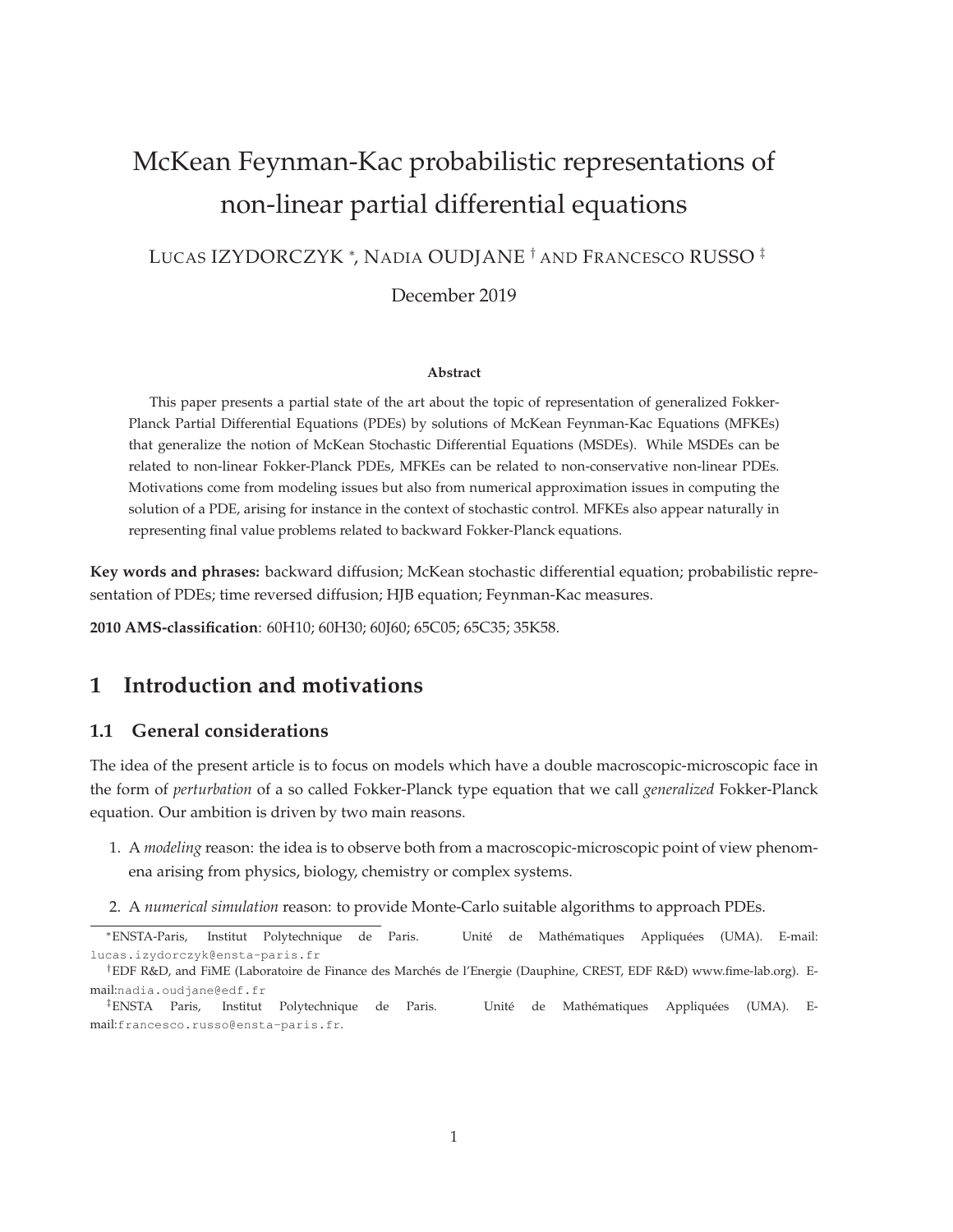The *target macroscopic* Fokker-Planck equation is

<span id="page-1-0"></span>
$$
\begin{cases}\n\partial_t u = \frac{1}{2} \sum_{i,j=1}^d \partial_{ij}^2 \left( (\sigma \sigma^\top)_{i,j}(t,x,u)u \right) - div \left( b(t,x,u,\nabla u)u \right) \\
+ \Lambda(t,x,u,\nabla u)u, \quad \text{for } t \in ]0,T], \\
u(0,\cdot) = \mathbf{u}_0,\n\end{cases}
$$
\n(1.1)

where  $\mathbf{u_0}$  is a Borel probability measure  $\sigma : [0,T] \times \mathbb{R}^d \times \mathbb{R} \to M_{d,p}(\mathbb{R})$ ,  $b : [0,T] \times \mathbb{R}^d \times \mathbb{R} \to \mathbb{R}^d$ ,  $\Lambda$ :  $[0,T] \times \mathbb{R}^d \times \mathbb{R} \times \mathbb{R}^d \to \mathbb{R}$  and  $\nabla$  denotes the gradient operator. The initial condition in [\(1.1\)](#page-1-0) means that for every continuous bounded real function  $\varphi$  we have  $\int \varphi(x)u(t,x)dx \to \int \varphi(x)u_0(dx)$  when  $t \to 0$ . When  $\mathbf{u_0}$  admits a density, we denote it by  $u_0$ . The unknown function  $u:]0,T]\times\mathbb{R}^d\to\mathbb{R}$  is supposed to run in  $L^1(\mathbb{R}^d)$  considered as a subset of the space of finite Radon measures  $\mathcal{M}(\mathbb{R}^d)$ . The idea consists in finding a probabilistic representation via the solution of a *Stochastic Differential Equation (SDE)* whose coefficients do not depend only on time and the position of the *particle* but also on its probability law. The *target microscopic equation* we have in mind is

<span id="page-1-1"></span>
$$
\begin{cases}\nY_t = Y_0 + \int_0^t \sigma(s, Y_s, u(s, Y_s)) dW_s + \int_0^t b(s, Y_s, u(s, Y_s)) ds \\
Y_0 \sim \mathbf{u}_0 \\
\int \varphi(x) u(t, x) dx = \mathbb{E} \left[ \varphi(Y_t) \exp \left\{ \int_0^t \Lambda(s, Y_s, u(s, Y_s), \nabla u(s, Y_s)) ds \right\} \right], \quad \text{for } t \in ]0, T],\n\end{cases}
$$
\n(1.2)

for any continuous bounded real valued test function  $\varphi$ . Sometimes we denominate the third line equation of [\(1.2\)](#page-1-1) the *linking equation*. When  $\Lambda = 0$ , in equation (1.2), the linking equation simply says that  $u(t, \cdot)$ coincides with the density of the marginal distribution  $\mathcal{L}(Y_t)$ . In this specific case, equation [\(1.2\)](#page-1-1) reduces to a *McKean Stochastic Differential Equation (MSDE)*, which is in general an SDE whose coefficients, at time t, depend, not only on  $(t, Y_t)$ , but also on the marginal law  $\mathcal{L}(Y_t)$ . With more general functions  $\Lambda$ , the role of the linking equation is more intricate since the whole history of the process  $(Y_s)_{0\leq s\leq t}$  is involved. This fairly general type of equations will be called *McKean Feynman-Kac Equation (MFKE)* to emphasize the fact that  $u(t, x)dx$  now corresponds to a non-conservative Feynman-Kac measure.

An interesting feature of MSDEs (so when  $\Lambda = 0$ ) is that the law of the process Y can often be characterized as the limiting empirical distribution of a large number of interacting particles, whose dynamics are described by a coupled system of classical SDEs. When the number of particles grows to infinity, the particles behave closely to a system of independent copies of Y . This constitutes the so called *propagation of chaos* phenomenon, already observed in the literature when the drift and diffusion coefficients are Lipschitz dependent on the solution marginal law, with respect to the Wasserstein metric, see e.g. [\[41,](#page-20-0) [51,](#page-20-1) [52,](#page-21-0) [63,](#page-21-1) [54\]](#page-21-2). Propagation of chaos is a common phenomenon arising in many physical contexts, see for instance [\[1\]](#page-17-0) concerning Nelson stochastic mechanics.

When  $\Lambda = 0$ , equation [\(1.1\)](#page-1-0) is a *non-linear* Fokker-Planck equation, it is conservative and it is known that, under mild assumptions, it describes the dynamics of the marginal probability densities,  $u(t, \cdot)$ , of the process Y. This correspondence between PDE  $(1.1)$  with MSDE  $(1.2)$  and interacting particles have extensive interesting applications. In physics, biology or economics, it is a way to relate a microscopic model involving interacting particles to a macroscopic model involving the dynamics of the underlying density. Numerically, this correspondence motivates Monte-Carlo approximation schemes for PDEs. In particular, [\[19\]](#page-18-0) has contributed to develop stochastic particle methods in the spirit of McKean to provide original numerical schemes approaching a PDE related to Burgers equation providing also the rate of convergence.

Below we list some situations of particular interest where such correspondence holds.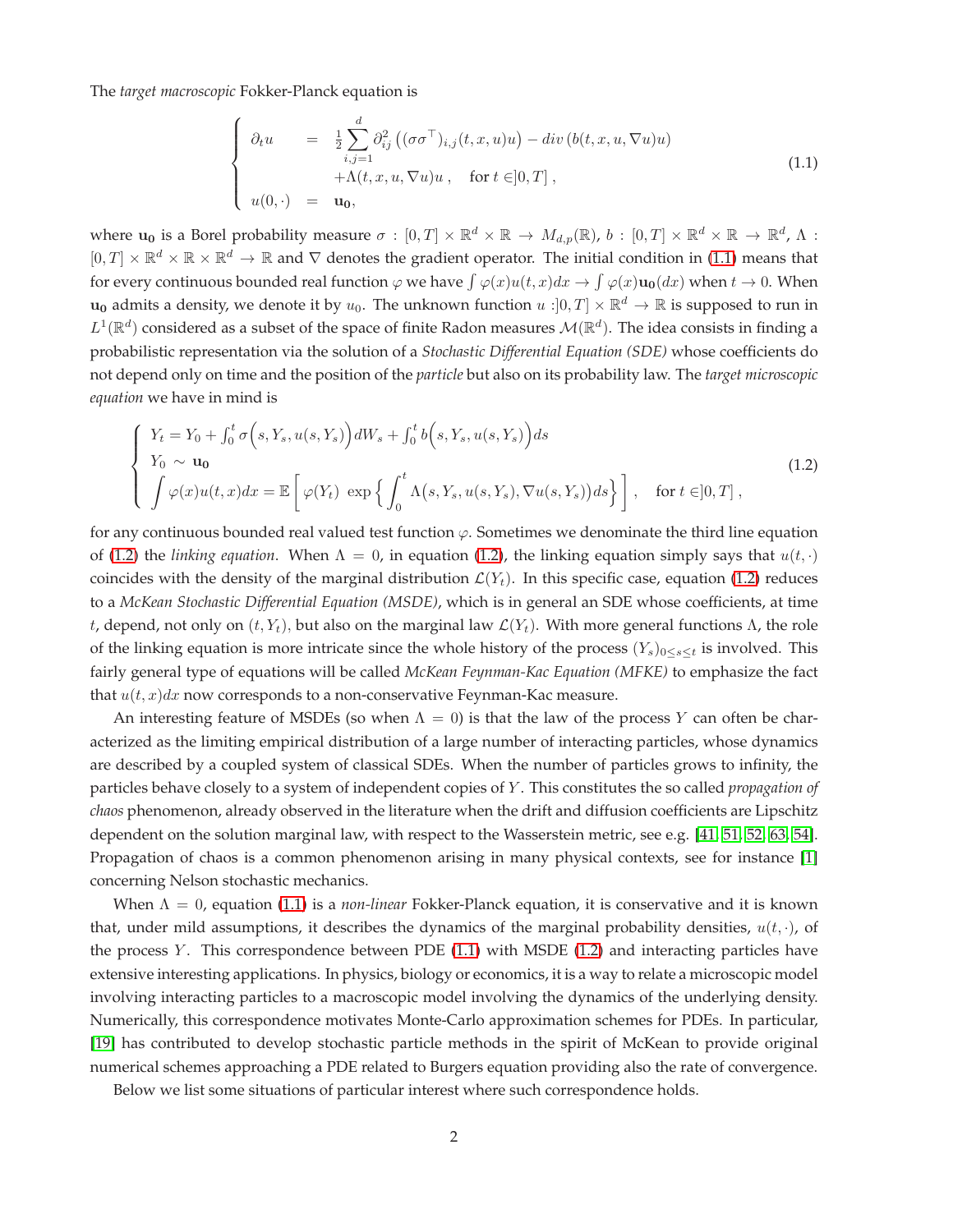#### **1.2 Some motivating examples**

#### **Burgers equation**

We fix  $d = p = 1$  and let  $\nu > 0$  and  $u_0$  be a probability density on R. We consider two equivalent specific cases of [\(1.1\)](#page-1-0). The first  $\sigma \equiv \nu$ ,  $b \equiv 0$ ,  $\Lambda(t, x, u, z) = z$ . The second  $\sigma \equiv \nu$ ,  $b(t, x, u) = \frac{u}{2}, \Lambda = 0$ . Both instantiations correspond to the the *viscid Burgers equation* in dimension  $d = 1$ , given by

$$
\begin{cases} \partial_t u = \frac{\nu^2}{2} \partial_{xx} u - u \partial_x u, & (t, x) \in [0, T] \times \mathbb{R}, \\ u(0, \cdot) = \mathbf{u_0}. \end{cases}
$$
 (1.3)

#### **Generalized Burgers-Huxley equation**

We fix  $d = p = 1$  and let  $\nu > 0$  and  $u_0$  be a probability density on R. We consider the particular cases of [\(1.1\)](#page-1-0) where  $\sigma \equiv \nu$ ,  $b(t, x, u) = \alpha \frac{u^n}{n+1}$ ,  $\Lambda(t, x, u) = \beta(1 - u^n)(u^n - \gamma)$ , with fixed reals  $\alpha, \beta, \gamma$  and a non-negative integer n. This instantiation corresponds to a natural extension of Burgers equation called *Generalized Burgers-Huxley equation* or *Burgers-Fisher equation* which is of great importance to represent nonlinear phenomena in various fields such as biology [\[2,](#page-17-1) [55\]](#page-21-3), physiology [\[42\]](#page-20-2) and physics [\[68\]](#page-21-4). These equations have the particular interest to describe the interaction between the reaction mechanisms, convection effect, and diffusion transport. Those are non-linear and non-conservative PDEs of the form

<span id="page-2-1"></span>
$$
\begin{cases}\n\partial_t u = \frac{\nu}{2} \partial_{xx} u - \alpha u^n \partial_x u + \beta u (1 - u^n) (u^n - \gamma), & (t, x) \in [0, T] \times \mathbb{R}, \\
u(0, \cdot) = \mathbf{u_0}.\n\end{cases}
$$
\n(1.4)

#### **Fokker-Planck equation with terminal condition**

The present example does not properly integrate the framework of [\(1.1\)](#page-1-0). In terms of application, we are interested by inverse problems that can be formulated by a PDE with terminal condition

<span id="page-2-0"></span>
$$
\begin{cases}\n\partial_t u = \frac{1}{2} \sum_{i,j=1}^d \partial_{ij}^2 \left( (\sigma \sigma^t)_{i,j}(t,x) u \right) - \operatorname{div} \left( b(t,x) u \right) \\
+ \Lambda(t,x) u, \quad \text{for } t \in ]0,T[\,, \\
u(T,\cdot) = \mathbf{u}_T,\n\end{cases}
$$
\n(1.5)

where  $u_T$  is a prescribed probability measure. Solving that equation by analytical means constitutes a delicate task. A probabilistic representation may help for studying well-posedness or providing numerical schemes.

Backward simulation of diffusions is a subject of active research in various domains of physical sciences and engineering, as heat conduction [\[12\]](#page-18-1), material science [\[60\]](#page-21-5) or hydrology [\[3\]](#page-18-2). In particular, *hydraulic inversion* is interested in inverting a diffusion phenomenon representing the concentration of a pollutant to identify the pollution source location when the final concentration profile is observed. The problem is in general ill-posed because either the solution is not unique or the solution is not stable. For this type of problem, the existence is ensured by the fact that the observed contaminant has necessarily originated from some place at a given time (as soon as the model is correct). To correct the lack of well-posedness two regularization procedures have been proposed in the literature: the first one relies on the notion of quasisolution, introduced by Tikhonov [\[65\]](#page-21-6), the second one on the method of quasi-reversibility, introduced by Lattes and Lions, [\[44\]](#page-20-3). Besides well-posedness, a second crucial issue consists in providing a numerical approximating scheme to the backward diffusion equation. A probabilistic representation of [\(1.5\)](#page-2-0) via the time-reversal of a diffusion could show those issues under a new light.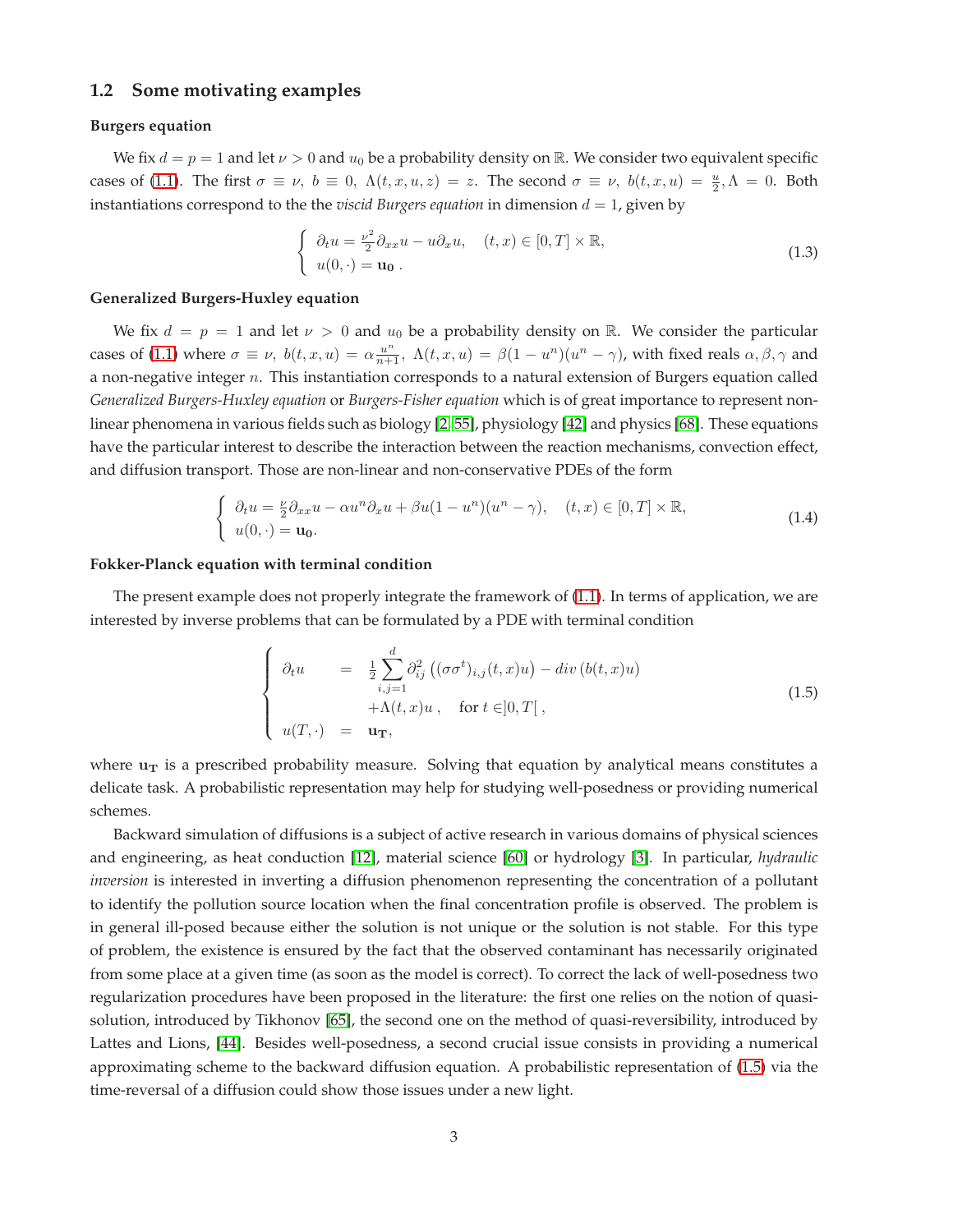#### **The stochastic Fokker-Planck with multiplicative noise**

We fix  $p = d$ ,  $\sigma(t, x, u) = \Phi(u)Id_d$ , where  $\Phi : \mathbb{R} \to \mathbb{R}$  and  $b = \Lambda \equiv 0$ . Typical examples are the case of classical porous media type equation (resp. fast diffusion equation), when  $\Phi(u) = u^q, 1 \le q$  (resp.  $0 < q < 1$ ). The (singular) case  $\Phi(u) = \gamma H(u - e_c)$ , H being the Heavisise function and  $e_c$  a given threshold in R, appears in the science of complex systems, more precisely in the so called *self-organized criticality*, see e.g. [\[4,](#page-18-3) [23,](#page-19-0) [5\]](#page-18-4).

<span id="page-3-0"></span>
$$
\begin{cases}\n\partial_t u = \frac{\gamma}{2} \Delta (H(u - e_c)u) \\
u(0, \cdot) = \mathbf{u_0}.\n\end{cases}
$$
\n(1.6)

The phenomenon of *self-organized criticality* often is described in two scale phases: a fast dynamics (of *avalanch type*) described by the PDE [\(1.6\)](#page-3-0) and a slower motion of *sand storming* modeled by the addition of a supplementary stochastic noise  $\Lambda(t, x; \omega)$ . In that case the *target macroscopic* equation is

$$
\begin{cases}\n\partial_t u = \frac{\gamma}{2} \Delta (H(u - e_c)u) + \Lambda(t, x; \omega)u \\
u(0, \cdot) = \mathbf{u_0},\n\end{cases}
$$
\n(1.7)

where  $\Lambda(t, x; \omega)$  is a quenched realization of a space-time coloured (ideally white) noise. The SPDE will be represented by a MSDE in random environment, see Section [6.](#page-13-0)

#### **1.3 Structure of the paper**

In the rest of the paper, to simplify notations, most of the results are stated in the one-dimensional setting. The generalization to the multi-dimensional case is straightforward.

The paper is organized as follows. Next section presents a brief review of basic situations where Fokker-Planck equations can be represented by MSDEs which in turn can be represented by interacting particles systems. Section [3,](#page-6-0) considers the case of generalized Fokker-Planck equations in the sense of [\(1.1\)](#page-1-0) with a non-zero term Λ allowing to take into account non-conservative PDEs including a large class of semi-linear PDEs. Section [5](#page-11-0) highlights the correspondence between MFKEs and MSDEs with jumps which paves the way to a great variety of numerical approximations schemes for non-linear PDEs. Section [4](#page-9-0) is devoted to a particular inverse problem which consists in modeling backwardly in time the evolution of a Fokker-Planck equation with a given terminal condition. This problem can be related to a time-reversed SDE which in turn can be represented by a MSDE. In Section [6](#page-13-0) we analyze the well-posedness of generalized Fokker-Planck equation where the term  $\Lambda$  in [\(1.1\)](#page-1-0) may involve an exogenous noise resulting in a Stochastic non-linear PDE. Finally, in Section [7,](#page-14-0) we consider a stochastic control problem for which the associated Hamilton-Jacobi-Bellman equation can be represented by a MFKE.

## **2 McKean representations of non linear Fokker-Planck equations**

In this section, we recall some standard situations where a Fokker-Planck PDE can be represented by an SDE which in turn can be approached by an interacting particles system.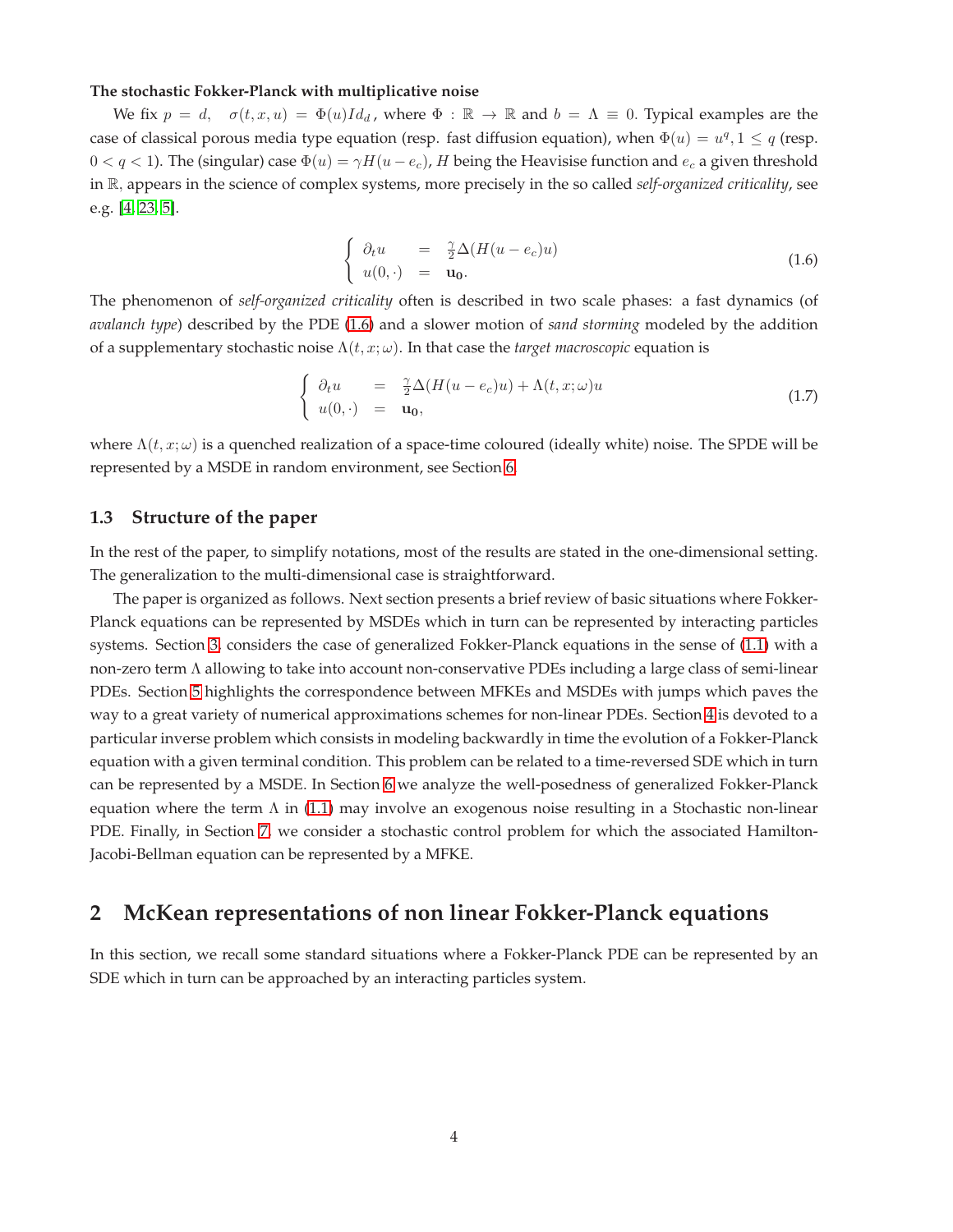#### **2.1 Probabilistic representation of linear Fokker-Planck equations**

Suppose there exists a solution  $(Y_t)_{t \in [0,T]}$  (in law) to the SDE

$$
\begin{cases}\nY_t = Y_0 + \int_0^t \sigma(s, Y_s) dW_s + \int_0^t b(s, Y_s) ds, t \in [0, T], \\
Y_0 \sim \mathbf{u_0},\n\end{cases}
$$
\n(2.1)

where W is a real valued Brownian motion on  $[0, T]$  and  $\mathbf{u_0}$  is a probability measure on  $\mathbb{R}$ . A direct application of Itô formula shows that the marginal probability laws ( $\mu(t, \cdot) := \mathcal{L}(Y_t)_{t \in [0,T]}$  generate a distributional solution of the linear Fokker-Planck PDE

<span id="page-4-0"></span>
$$
\begin{cases}\n\partial_t \mu = \frac{1}{2} \partial_{xx}^2 (\sigma^2(t, x)\mu) - \partial_x (b(t, x)\mu) \\
\mu(0, dx) = \mathbf{u_0}(dx).\n\end{cases}
$$
\n(2.2)

This naturally suggests a Monte Carlo algorithm to approximate the above linear PDE, consisting in simulating N i.i.d. particles  $(\xi^i)_{i=1,\cdots N}$  with N i.i.d. Brownian motions  $(W^i)_{i=1,\cdots N}$  i.e.

$$
\begin{cases}\n\xi_t^i = \xi_0^i + \int_0^t \sigma(s, \xi_s^i) dW_s^i + \int_0^t b(s, \xi_s^i) ds \\
\xi_0^i \quad \text{i.i.d.} \sim \mathbf{u_0} \\
\mu_t^N = \frac{1}{N} \sum_{j=1}^N \delta_{\xi_t^j}.\n\end{cases}
$$
\n(2.3)

Then the law of large numbers provides the convergence of the empirical approximation  $\mu_t^N \xrightarrow[N \to \infty]{} \mu(t, \cdot)$ , the solution of the Fokker-Planck equation [\(2.2\)](#page-4-0).

#### **2.2 McKean probabilistic representation of non-linear Fokker-Planck equation**

We consider the non-linear SDE in the sense of McKean (MSDE)

<span id="page-4-1"></span>
$$
\begin{cases}\nY_t = Y_0 + \int_0^t \sigma\Big(s, Y_s, (K*\mu)(s, Y_s)\Big)dW_s + \int_0^t b\Big(s, Y_s, (K*\mu)(s, Y_s)\Big)ds \\
Y_0 \sim \mathbf{u}_0 \\
\mu(t, \cdot) \text{ is the probability law of } Y_t, t \in [0, T],\n\end{cases}
$$
\n(2.4)

whose solution is a couple  $(Y, \mu)$ . Here  $\sigma$ , b are Lipschitz,  $K : \mathbb{R} \times \mathbb{R} \to \mathbb{R}$  denotes a Lipschitz continuous convolution kernel such that  $(K * \mu)(t, y) := \int K(y, z) \mu(t, dz)$  for any  $y \in \mathbb{R}$ . We emphasize that this type of regularized dependence of the drift and diffusion coefficients on  $\mu$  is essentially different (and in general easier to handle) from a pointwise dependence where the coefficients b or  $\sigma$  may depend on the value of the marginal density at the current particle position  $\frac{d\mu}{dx}(s,Y_s)$ . This regularized or non-local dependence on the time-marginals  $\mu(t, \cdot)$  is a particular case of the framework when the diffusion and drift coefficients are Lipschitz with respect to  $\mu(t, \cdot)$  according to the the Wasserstein metric.

Again, by Itô formula, given a solution  $(Y, \mu)$  of [\(2.4\)](#page-4-1),  $\mu$  solves the non-local non-linear PDE

<span id="page-4-2"></span>
$$
\begin{cases}\n\partial_t \mu = \frac{1}{2} \partial_{xx}^2 \Big( \sigma^2(t, x, K \ast \mu) \mu \Big) - \partial_x \Big( b(t, x, K \ast \mu) \mu \Big) \\
\mu(0, dx) = \mathbf{u_0}(dx),\n\end{cases}
$$
\n(2.5)

in the sense of distributions. In this setting, the well-posedness of [\(2.4\)](#page-4-1) relies on a fixed point argument in the space of trajectories under the Wasserstein metric, see e.g. [\[63\]](#page-21-1), at least in the case when the diffusion term does not depend on the law. We will denominate this situation as the *traditional* setting.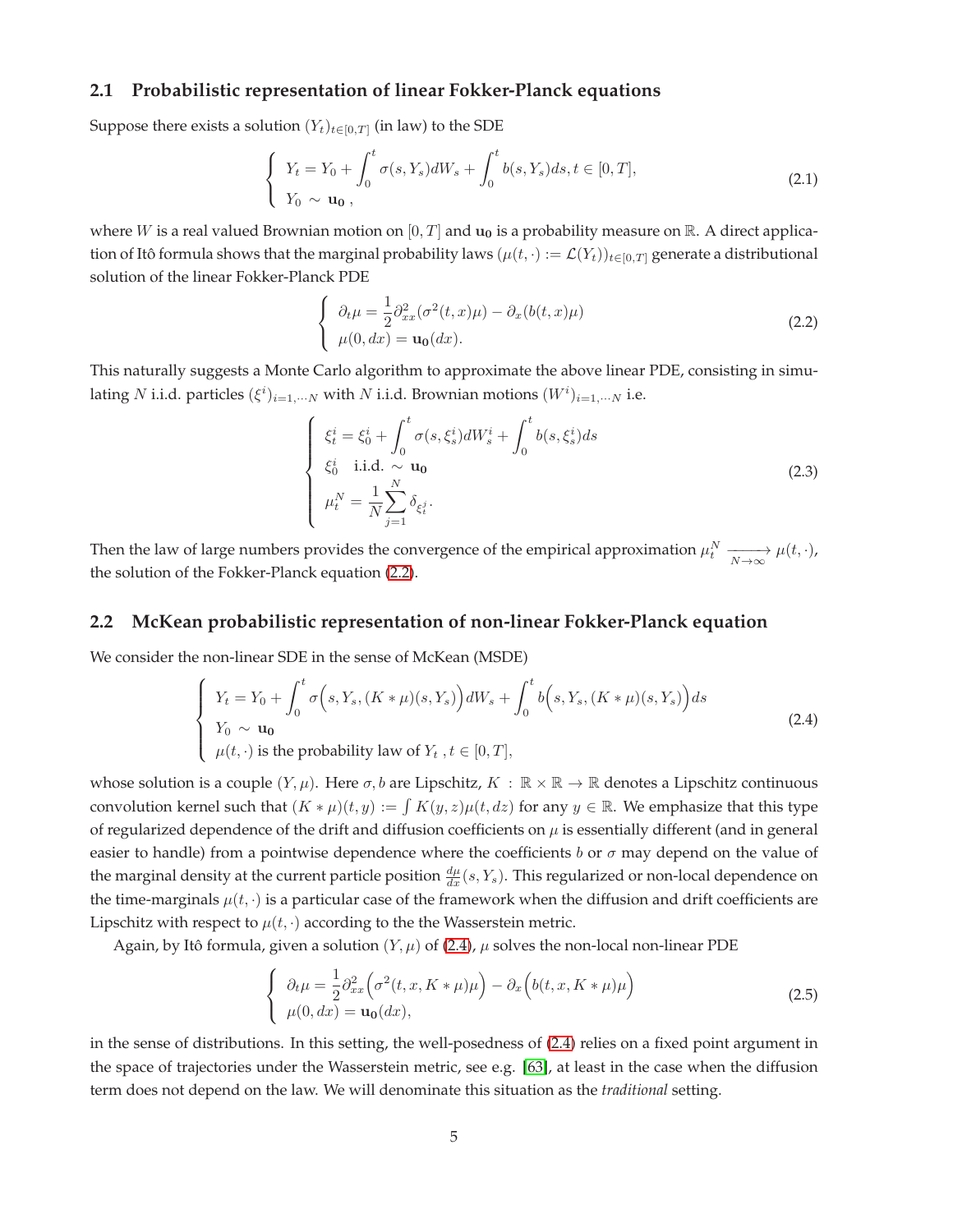Deriving a Monte-Carlo approximation scheme from this probabilistic representation already becomes more tricky since it can no more rely on independent particles but should involve an interacting particles system as initially proposed in [\[41,](#page-20-0) [63\]](#page-21-1). Consider  $N$  interacting particles  $(\xi^{i,N})_{i=1,\cdots N}$  with  $N$  i.i.d. Brownian motions  $(W<sup>i</sup>)$ , i.e.

<span id="page-5-0"></span>
$$
\begin{cases}\n\xi_t^{i,N} = \xi_0^{i,N} + \int_0^t \sigma\Big(s, \xi_s^{i,N}, (K * \mu_s^N)(\xi_s^{i,N})\Big)dW_s^i + \int_0^t b\Big(s, \xi_s^{i,N}, (K * \mu_s^N)(\xi_s^{i,N})\Big)ds \\
\xi_0^{i,N} \text{ i.i.d.} \sim \mathbf{u}_0 \\
\mu_t^N = \frac{1}{N} \sum_{j=1}^N \delta_{\xi_t^{j,N}},\n\end{cases} \tag{2.6}
$$

with  $(K * \mu_t^N)(y) = \frac{1}{N} \sum_{j=1}^N K(y, \xi_t^{j,N})$  . The above system defines a so-called *weakly interacting* particles system, as pointed out in [\[56\]](#page-21-7). This terminology underlines the fact that any particle interacts with the rest of the population with a vanishing impact of order  $1/N$ . In this setting, at least when the diffusion coefficient does not depend ton the law, [\[63\]](#page-21-1) proves the so called *chaos propagation* which means that  $(\xi_t^{i,N})_{i=1,\cdots N}$ asymptotically behaves as an i.i.d. sample according to  $\mu(t, \cdot)$  as the number of particles N grows to infinity, where  $\mu$  is the solution of the regularized non-linear PDE [\(2.5\)](#page-4-2). This in particular implies the convergence of the empirical measures  $\mu_t^N \xrightarrow[N \to \infty]{} \mu(t, \cdot)$  with the rate  $C/\sqrt{N}$  inherited from the law of large numbers.

As already announced, the case where the coefficients depend pointwisely on the density law  $u(t, \cdot)$  of  $\mu(t, \cdot)$ ,  $t > 0$ , is far more singular. Indeed the dependence of the coefficients on the law of Y is no more continuous with respect to the Wasserstein metric. In this context, well-posedness results rely generally on analytical methods. One important contribution in this direction is reported in [\[39\]](#page-20-4), where strong existence and pathwise uniqueness are established when the diffusion coefficient  $\sigma$  and the drift b exhibit pointwise dependence on  $u$  but are assumed to satisfy strong smoothness assumptions together with the initial condition. In this case, the solution  $u$  is a classical solution of the PDE

<span id="page-5-1"></span>
$$
\begin{cases}\n\partial_t u = \frac{1}{2} \partial_{xx}^2 \Big( \sigma^2(t, x, u(t, x)) u \Big) - \partial_x \Big( b(t, x, u(t, x)) u \Big) \\
u(0, x) = \mathbf{u_0}(dx),\n\end{cases}
$$
\n(2.7)

which is formally derived from [\(2.5\)](#page-4-2) setting  $K(x, y) = \delta_0(x - y)$ . Let us fix  $K^{\varepsilon}$  being a mollifier (depending on a window-width parameter  $\varepsilon$ ), such that  $K^{\varepsilon}(x, y) = \frac{1}{\varepsilon^d} \phi(\frac{x-y}{\varepsilon})$  $\frac{g}{\varepsilon}$ )  $\longrightarrow_{\varepsilon \to 0} \delta_0(x - dy)$ . As in [\(2.6\)](#page-5-0), we consider the N interacting particles  $(\xi^{i,N})_{i=1,\cdots N}$  solving

<span id="page-5-2"></span>
$$
\begin{cases}\n\xi_t^{i,N} = \xi_0^{i,N} + \int_0^t \sigma\Big(s, \xi_s^{i,N}, u_s^{N,\varepsilon}(\xi_s^{i,N})\Big) dW_s^i + \int_0^t b\Big(s, \xi_s^{i,N}, u_s^{N,\varepsilon}(\xi_s^{i,N})\Big) ds \\
\xi_0^{i,N} \text{ i.i.d.} \sim \mathbf{u}_0 \\
u_t^{N,\varepsilon} = \frac{1}{N} \sum_{j=1}^N K^{\varepsilon}(\cdot, \xi_t^{j,N}).\n\end{cases}
$$
\n(2.8)

Under the smooth assumptions on  $b, \sigma, u_0$  mentioned before and non-degeneracy of  $\sigma$ , [\[39\]](#page-20-4) proved the convergence of the regularized particle approximation  $u_t^{N,\varepsilon}$  to the solution  $u$  of the pointwise non-linear PDE [\(2.7\)](#page-5-1) as soon as  $\varepsilon(N) \xrightarrow[N \to \infty]{} 0$  slowly enough. According to [\[56\]](#page-21-7), the system [\(2.8\)](#page-5-2) defines a so-called *moderately interacting* particle system with  $u_t^{N,\varepsilon}(x)=\frac{1}{N\varepsilon^d}\sum_{j=1}^N\phi(\frac{x-\xi_t^{j,N}}{\varepsilon})$ . Indeed as the window width of the kernel,  $\varepsilon$ , goes to zero, the number of particles that significantly impact a single one is of order  $N\varepsilon^d$ with a strength of interaction of order  $\frac{1}{N\varepsilon^d}$ . In contrast, when  $\varepsilon$  is fixed, we recover the weakly interacting situation in which case the strength of interaction of each particle is of order  $\frac{1}{N}$  which is smaller than  $\frac{1}{N\varepsilon^d}$ .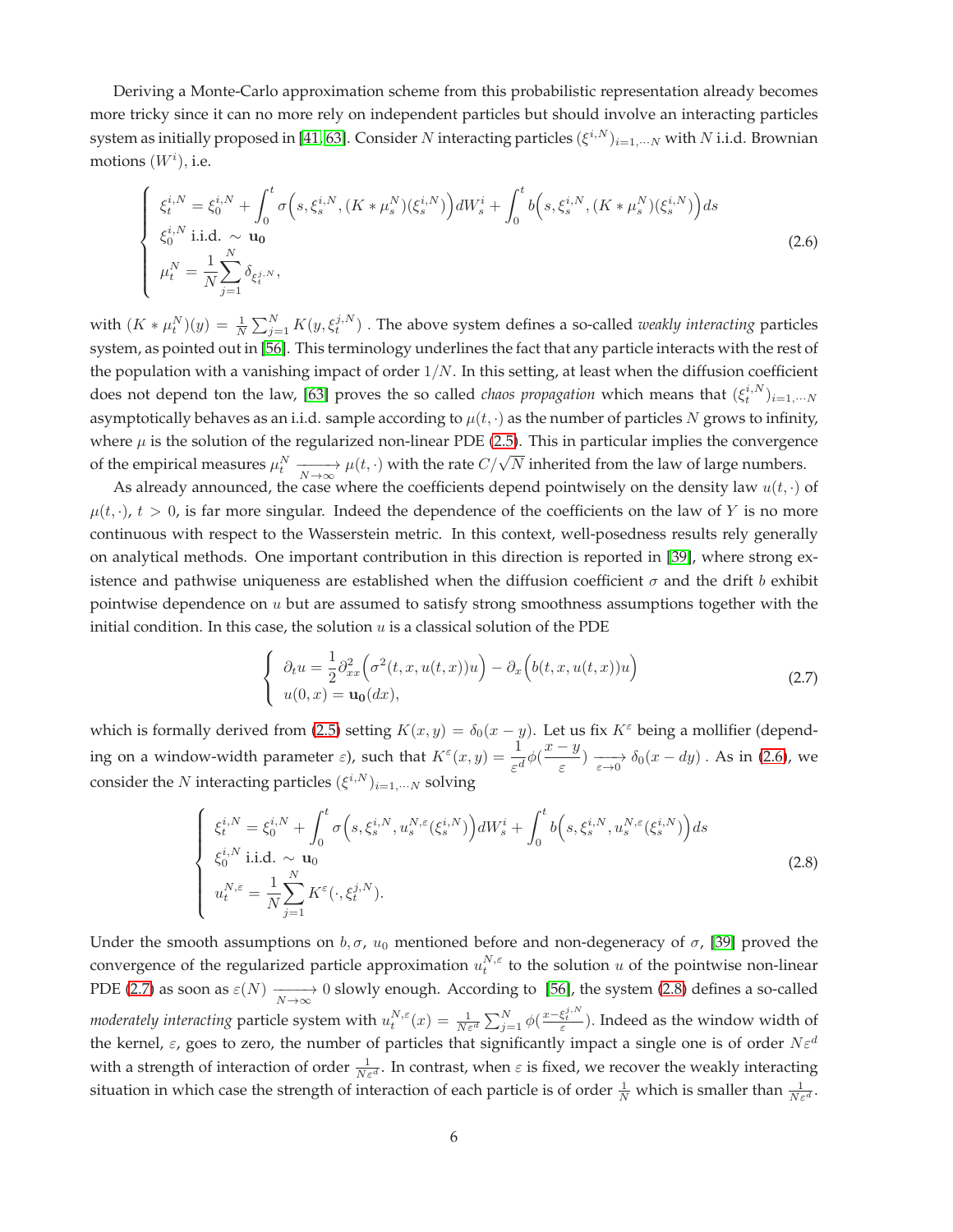In this case of moderate interaction, the propagation of chaos occurs with a slower rate than  $C/\sqrt{N}$  and depends exponentially on the space dimension. [\[39\]](#page-20-4) constitutes an extension of the weak propagation of chaos of moderately interacting particles proved in [\[56\]](#page-21-7) for the limited case of identity diffusion matrix.

The peculiar case where the drift vanishes and the diffusion coefficient  $\sigma(u(t, Y_t))$  has a pointwise dependence on the law density  $u(t, \cdot)$  of  $Y_t$  has been more particularly studied in [\[15\]](#page-18-5) for classical porous media type equations and [\[17,](#page-18-6) [8,](#page-18-7) [14,](#page-18-8) [13,](#page-18-9) [7\]](#page-18-10) who obtain well-posedness results for measurable and possibly singular functions  $\sigma$ . In that case the solution u of the associated PDE [\(1.1\)](#page-1-0), is understood in the sense of distributions.

## <span id="page-6-0"></span>**3 McKean Feynman-Kac representations for non-conservative and nonlinear PDEs**

The idea of generalizing MSDEs to MFKEs [\(1.2\)](#page-1-1) was originally introduced in the sequence of papers [\[46,](#page-20-5) [45,](#page-20-6) [47\]](#page-20-7), with an earlier contribution in [\[10\]](#page-18-11), where  $\Lambda(t, x, u, \nabla u) = \xi_t(x)$ ,  $\xi$  being the sample of a Gaussian noise random field, white in time and regular in space, see Section [6.](#page-13-0) The goal was to provide some probabilistic representation for non-conservative non-linear PDEs [\(1.1\)](#page-1-0) by introducing some exponential weights defining Feynman-Kac measures instead of probability measures. An interesting aspect of this strategy is that it is potentially able to represent an extended class of second order non-linear PDEs. One particularity of MFKE equations is that the probabilistic representation involves the past of the process (via the exponential weights). In this context, it is worth to quote the recent paper [\[38\]](#page-20-8) which proposes a probabilistic representation, which also includes a dependence on the past, in relation with Keller-Segel model with application to chemiotaxis.

It is important to consider carefully the two major features differentiating the MFKE [\(1.2\)](#page-1-1) from the traditional setting of MSDEs. To recover the traditional setting one has to do the following.

- 1. First, one has to put  $\Lambda = 0$  in the third line equation of [\(1.2\)](#page-1-1) Then  $u(t, \cdot)$  is explicitly given by the third line equation of [\(1.2\)](#page-1-1) and reduces to the density of the marginal distribution,  $\mathcal{L}(Y_t)$ . When  $\Lambda \neq 0$ , the relation between  $u(t, \cdot)$  and the process Y is more complex. Indeed, not only does  $\Lambda$  embed an additional non-linearity with respect to u, but it also involves the whole past trajectory  $(Y_s)_{0\leq s\leq t}$  of the process  $Y$ .
- 2. Secondly, one has to replace the pointwise dependence  $b(s, Y_s, u(s, Y_s))$  in equation [\(1.2\)](#page-1-1) with a mollified dependence  $b(s,Y_s,\int_{\mathbb{R}^d}K(Y_s-y)u(s,y)dy)$ , where the dependence with respect to  $u(s,\cdot)$  is Wasserstein continuous. Here  $K : \mathbb{R} \to \mathbb{R}$  is a convolution kernel.

One interesting aspect of probabilistic representation [\(1.2\)](#page-1-1) is that it naturally yields numerical approximation schemes involving weighted interacting particle systems. More precisely, we consider N interacting particles  $(\xi^{i,N})_{i=1,\cdots N}$  with  $N$  i.i.d. Brownian motions  $(W^i)_{i=1,\cdots N}$ , i.e.

<span id="page-6-1"></span>
$$
\begin{cases}\n\xi_t^{i,N} = \xi_0^{i,N} + \int_0^t \sigma\left(s, \xi_s^{i,N}, u_s^{N,\varepsilon}(\xi_s^{i,N})\right) dW_s^i + \int_0^t b\left(s, \xi_s^{i,N}, u_s^{N,\varepsilon}(\xi_s^{i,N})\right) ds \\
\xi_0^{i,N} \text{ i.i.d.} \sim \mathbf{u}_0 \\
u_t^{N,\varepsilon}(\xi_t^i) = \sum_{j=1}^N \omega_t^{j,N} K^{\varepsilon}(\xi_t^{i,N} - \xi_t^{j,N}),\n\end{cases} \tag{3.1}
$$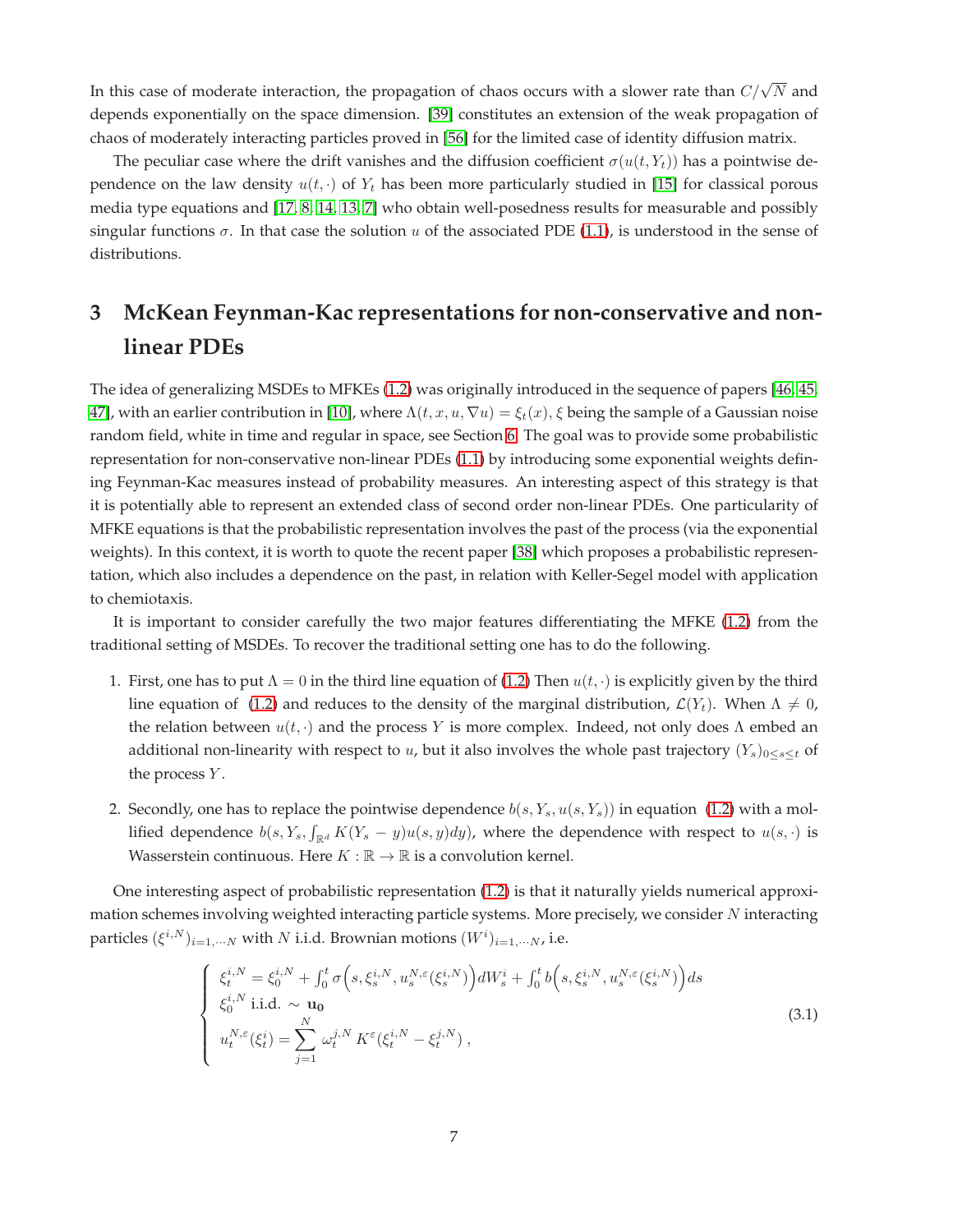where the mollifier  $K^{\varepsilon}$  is such that  $K^{\varepsilon}(x) = \frac{1}{\varepsilon^{d}} \phi(\frac{x}{\varepsilon}) \xrightarrow[\varepsilon \to 0]{} \delta_0$  and the weights  $\omega_t^{j,N}$  for  $j = 1, \cdots, N$  verify

$$
\omega_t^{j,N} \quad := \quad \exp\left\{ \int_0^t \Lambda\Big(r, \xi_r^{j,N}, u_r^{\varepsilon,N}(\xi_r^{j,N}), \nabla u_r^{\varepsilon,N}(\xi_r^{j,N})\Big) \, dr \right\}
$$
\n
$$
= \quad \omega_s^{j,N} \exp\left\{ \int_s^t \Lambda\Big(r, \xi_r^{j,N}, u_r^{\varepsilon,N}(\xi_r^{j,N}), \nabla u_r^{\varepsilon,N}(\xi_r^{j,N})\Big) \, dr \right\}.
$$

[\[48,](#page-20-9) [47\]](#page-20-7) consider the case of pointwise semilinear PDEs of the form

<span id="page-7-0"></span>
$$
\begin{cases}\n\partial_t u = \frac{1}{2} \partial_{xx}^2 (\sigma^2(t, x)u) - \partial_x b(t, x)u) + \Lambda(t, x, u, \nabla u)u \\
u(0, x) = u_0(x),\n\end{cases}
$$
\n(3.2)

for which the target probabilistic representation is

<span id="page-7-1"></span>
$$
\begin{cases}\nY_t = Y_0 + \int_0^t \sigma(s, Y_s) dW_s + \int_0^t b(s, Y_s) ds \\
Y_0 \sim \mathbf{u}_0 \\
\int \varphi(x) u_t(x) dx := \mathbb{E} \left[ \varphi(Y_t) \exp \left\{ \int_0^t \Lambda(s, Y_s, u_s(Y_s), \nabla u_s(Y_s)) ds \right\} \right].\n\end{cases}
$$
\n(3.3)

We set

<span id="page-7-3"></span>
$$
L_t f := \frac{1}{2}\sigma^2(t, x) f''(x) + b(t, x) f'(x), t \in ]0, T[, \quad \text{for any } f \in C^2(\mathbb{R}).
$$
 (3.4)

Let us consider the family of Markov transition functions  $P(s, x_0, t, \cdot)$  associated with  $(L_t)$ , see [\[48\]](#page-20-9). We recall that if X is a processs solving the first line of [\(3.1\)](#page-6-1) with  $X_s \equiv x_0 \in \mathbb{R}$ , then  $\int_{\mathbb{R}} P(s, x_0, t, x) f(x) dx =$  $\mathbb{E}(f(X_t)), t \geq s$ , for every bounded Borel function  $f : \mathbb{R} \to \mathbb{R}$ .  $u : [0, T] \times \mathbb{R} \to \mathbb{R}$  will be called **mild solution** of [\(3.2\)](#page-7-0) (related to  $(L_t)$ ) if for all  $\varphi \in C_0^{\infty}(\mathbb{R})$ ,  $t \in [0, T]$ ,

$$
\int_{\mathbb{R}^d} \varphi(x) u(t,x) dx = \int_{\mathbb{R}^d} \varphi(x) \int_{\mathbb{R}^d} \mathbf{u}_0(dx_0) P(0,x_0,t, dx) \n+ \int_{[0,t] \times \mathbb{R}^d} \Big( \int_{\mathbb{R}^d} \varphi(x) P(s,x_0,t, dx) \Big) \Lambda(s,x_0, u(s,x_0), \nabla u(s,x_0)) u(s,x_0) dx_0 ds.
$$

The following theorem states conditions ensuring equivalence between [\(3.3\)](#page-7-1) and [\(3.2\)](#page-7-0) together with the convergence of the related particle approximation [\(3.1\)](#page-6-1).

**Theorem 3.1.** *We suppose that* σ *and* b *are Lipschitz with linear growth and* Λ *is bounded.*

- 1. Let  $u:[0,T]\times\mathbb{R}\to\mathbb{R}\in L^1([0,T];W^{1,1}(\mathbb{R}^d)$ . u is a mild solution of PDE [\(3.2\)](#page-7-0) if and only if u verifies [\(3.3\)](#page-7-1).
- *2. Suppose that* σ ≥ c > 0 *and* Λ *is uniformly Lipschitz w.r.t. to* u *and* ∇u*. There is a unique mild solution in*  $L^1([0,T]; W^{1,1}(\mathbb{R}) \cap L^{\infty}([0,T] \times \mathbb{R})$  of [\(3.2\)](#page-7-0), therefore also of [\(3.3\)](#page-7-1).
- 3. Under the same assumption of item 2., the particle approximation  $u^{N,\varepsilon}$  [\(3.1\)](#page-6-1) converges in  $L^1([0,T];W^{1,1}(\mathbb{R})$ *to the solution of* [\(3.2\)](#page-7-0) *as*  $N \to \infty$  *and*  $\varepsilon(N) \to 0$  *slowly enough.*

Item 1. was the object of Theorem 3.5 in [\[48\]](#page-20-9). Item 2. (resp. item 3.) was treated in Theorem 3.6 (resp. Corollary 3.5) in [\[48\]](#page-20-9).

#### **Remark 3.2.** *The error induced by the discrete time approximation of the particle system was evaluated in [\[47\]](#page-20-7).*

[\[49\]](#page-20-10) considers the case where b is replaced by  $b + b_1$  where b is only supposed bounded Borel, without regularity assumption on the space variable. In particular they treat the pointwise semilinear PDEs of the form

<span id="page-7-2"></span>
$$
\begin{cases}\n\partial_t u = \frac{1}{2} \partial_{xx}^2 (\sigma^2(t, x)u) - \partial_x \Big( \big( b(t, x) + b_1(t, x, u) \big) u \Big) + \Lambda(t, x, u) u \\
u(0, x) = u_0(x),\n\end{cases}
$$
\n(3.5)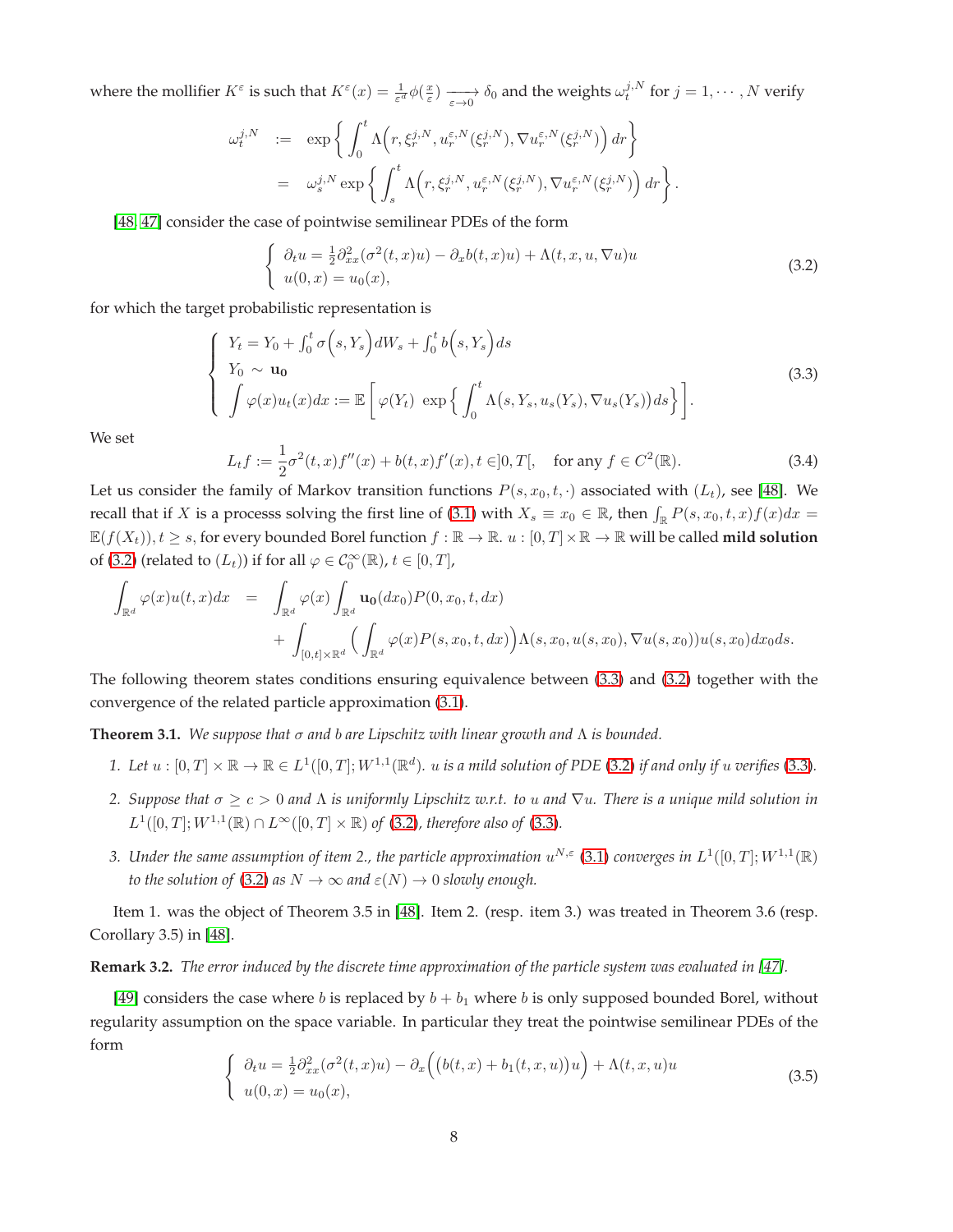for which the target probabilistic representation is

<span id="page-8-0"></span>
$$
\begin{cases}\nY_t = Y_0 + \int_0^t \sigma(s, Y_s) dW_s + \int_0^t \left[b(s, Y_s) + b_1\left(s, Y_s, u(s, Y_s)\right)\right] ds \\
Y_0 \sim \mathbf{u}_0 \\
\int \varphi(x) u_t(x) dx := \mathbb{E}\left[\varphi(Y_t) \exp\left\{\int_0^t \Lambda(s, Y_s, u_s(Y_s)) ds\right\}\right].\n\end{cases} \tag{3.6}
$$

The following theorem states conditions ensuring equivalence between [\(3.6\)](#page-8-0) and [\(3.5\)](#page-7-2) together with wellposedness conditions for both equations.

**Theorem 3.3.** *We formulate the following assumptions.*

- 1. The PDE in the sense of distributions  $\partial u = L_t^* u_t$  admits as unique solution  $u \equiv 0$ , where  $L_t$  was defined in [\(3.4\)](#page-7-3)*.*
- *2. b is bounded measurable and*  $\sigma$  *is continuous*  $\sigma \ge c > 0$  *for some constant*  $c > 0$ *.*
- *3.*  $b_1, \Lambda : [0, T] \times \mathbb{R} \times \mathbb{R} \to \mathbb{R}$  *is uniformly bounded, Lipschitz with respect to the third argument.*
- 4. The family of Markov transition functions associated with  $(L_t)$ , are of the form  $P(s, x_0, t, dx) = p(s, x_0, t, x)dx$ , *i.e. they admit measurable densities* p*.*
- *5. The first order partial derivatives of the map*  $x_0 \mapsto p(s, x_0, t, x)$  *exist in the distributional sense.*
- *6. For almost all*  $0 \le s < t \le T$  *and*  $x_0, x \in \mathbb{R}$  *there are constants*  $C_u, c_u > 0$  *such that*

$$
p(s, x_0, t, x) \le C_u q(s, x_0, t, x) \quad and \quad |\partial_{x_0} p(s, x_0, t, x)| \le C_u \frac{1}{\sqrt{t - s}} q(s, x_0, t, x) ,\tag{3.7}
$$

 $\textit{where} \ q(s,x_0,t,x) := \left( \frac{c_u(t-s)}{\pi} \right)^{\frac{1}{2}} e^{-c_u \frac{|x-x_0|^2}{t-s}} \textit{ is a Gaussian probability density}.$ 

*The following results hold.*

- *1. Let* u ∈ (L <sup>1</sup> <sup>∩</sup>L<sup>∞</sup>)([0, T]×R)*.* <sup>u</sup> *is a solution of PDE* [\(3.5\)](#page-7-2) *in the sense of distributions if and only if* <sup>u</sup> *verifies* [\(3.6\)](#page-8-0) *for a solution* Y *in the sense of probability laws.*
- 2. There is a unique solution  $u \in (L^1 \cap L^{\infty})([0,T] \times \mathbb{R})$  in the sense of distributions of PDE [\(3.5\)](#page-7-2) (and therefore *of*[\(3.6\)](#page-8-0)*).*

The result 1. (resp. result 2.) was the object of Theorem 12. (resp. Proposition 16., Theorems 13., 22.) of [\[49\]](#page-20-10).

**Remark 3.4.** *Under more restrictive assumptions on* b*, item 3. of Theorem 13. in [\[49\]](#page-20-10) states the well-posedness of* [\(3.6\)](#page-8-0)*) in the sense of strong existence and pathwise uniqueness.*

[\[46\]](#page-20-5) and [\[45\]](#page-20-6) studied a mollified version of [\(1.1\)](#page-1-0), whose probabilistic representation falls into the Wasserstein continuous traditional setting mentioned above. Following the spirit of [\[63\]](#page-21-1), a fixed point argument was carried out in the general case in [\[46\]](#page-20-5) to prove well-posedness of

<span id="page-8-1"></span>
$$
\begin{cases}\nY_t = Y_0 + \int_0^t \sigma\Big(s, Y_s, K \ast u_s(Y_s)\Big)dW_s + \int_0^t b\Big(s, Y_s, K \ast u_s(Y_s)\Big)ds \\
Y_0 \sim \mathbf{u}_0 \\
(K \ast u_t)(x) := \mathbb{E}\left[K(x - Y_t) \exp\Big\{\int_0^t \Lambda\big(s, Y_s, K \ast u_s(Y_s)\big)ds\Big\}\right],\n\end{cases} \tag{3.8}
$$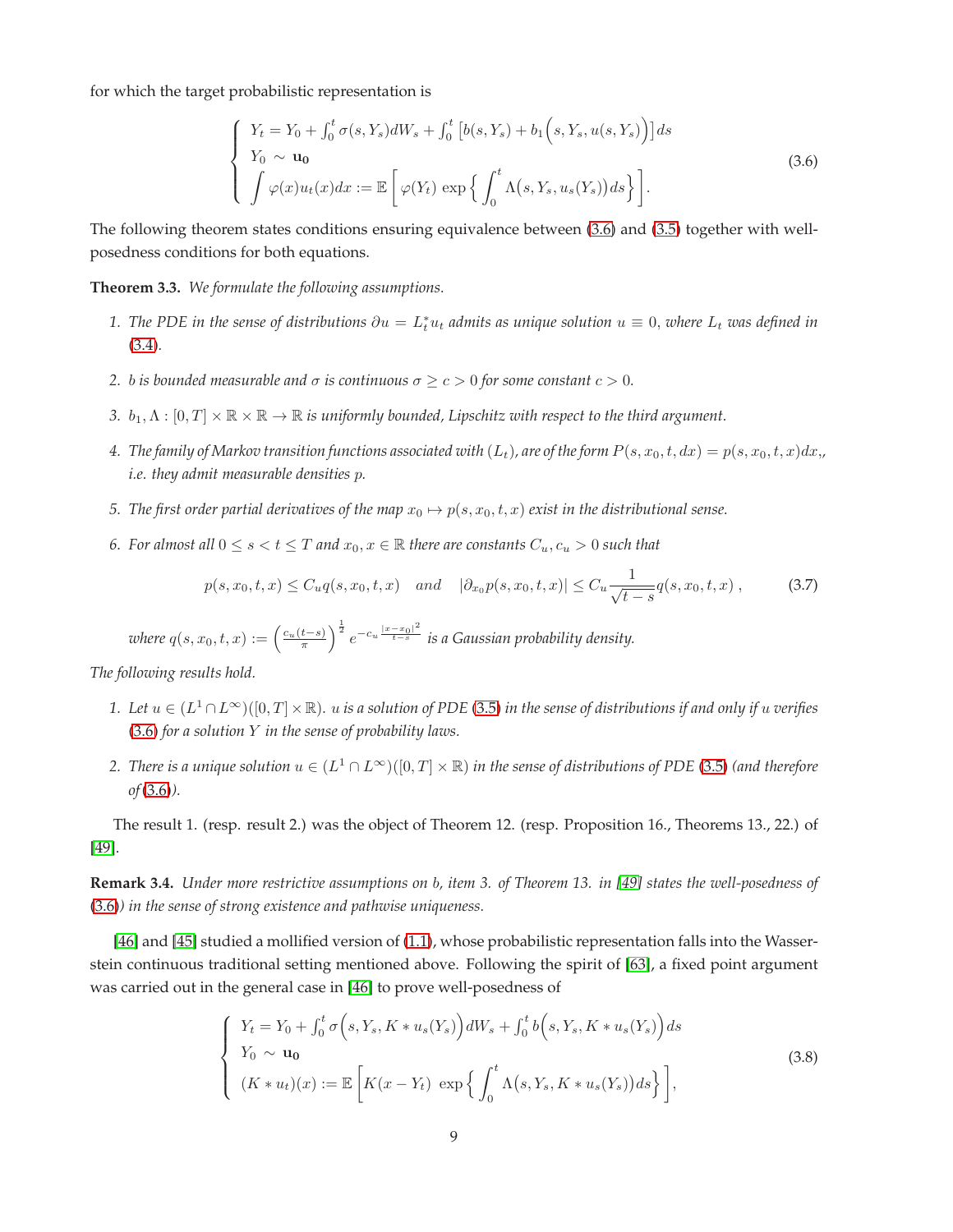where  $K : \mathbb{R} \to \mathbb{R}$  is a mollified kernel. We remark that if  $(Y, u)$  is a solution of [\(3.8\)](#page-8-1), then u is a solution (in the sense of distribution) of

<span id="page-9-1"></span>
$$
\begin{cases}\n\partial_t u = \frac{1}{2} \partial_{xx}^2 (\sigma^2(t, x, K * u)u) - \partial_x (b(t, x, K * u)u) + \Lambda(t, x, K * u)u \\
u(0, x) = u_0(x).\n\end{cases}
$$
\n(3.9)

- **Remark 3.5.** *1. Existence and uniqueness results (in the strong sense and in the sense of probability laws) for the MFKE* [\(3.8\)](#page-8-1) *are established under various technical assumptions, see [\[45\]](#page-20-6).*
	- *2. Chaos propagation for the interacting particle system* [\(3.1\)](#page-6-1) *providing an approximation to the regularized PDE* [\(3.9\)](#page-9-1)*, as*  $N \rightarrow \infty$  *(for fixed K)*, [\[46\]](#page-20-5)*.*

## <span id="page-9-0"></span>**4 McKean representation of a Fokker-Planck equation with terminal condition**

Let us consider the PDE with terminal condition [\(1.5\)](#page-2-0) and  $\Lambda = 0$ .

<span id="page-9-2"></span>
$$
\begin{cases}\n\partial_t u = \frac{1}{2} \sum_{i,j=1}^d \partial_{ij}^2 \left( (\sigma \sigma^t)_{i,j}(t,x) u \right) - div \left( b(t,x) u \right) \\
u(T, dx) = \mathbf{u}_T(dx),\n\end{cases} \tag{4.1}
$$

where  $u_T$  is a given Borel probability measure. In the present section we assume the following.

**Assumption 1.** *Suppose that* [\(4.1\)](#page-9-2) *admits uniqueness, i.e. that there is at most one solution of* [\(4.1\)](#page-9-2)*.*

**Remark 4.1.** *Different classes of sufficient conditions for that are provided in [\[37\]](#page-20-11).*

A natural representation of [\(4.1\)](#page-9-2) is the following MSDE, where  $\beta$  is a Brownian motion.

<span id="page-9-3"></span>
$$
\begin{cases}\nY_t = \xi - \int_0^t \tilde{b}(s, Y_s; v_s) ds + \int_0^t \sigma(T - s, Y_s) d\beta_s, t \in [0, T] \\
\int_{\mathbb{R}^d} v_t(x) \varphi(x) dx = \mathbb{E}(\varphi(Y_t)), t \in [0, T] \\
\xi \sim \mathbf{u}_T,\n\end{cases}
$$
\n(4.2)

where  $\tilde{b}(s,y;v_s) = (\tilde{b}^1(s,y;v_s), \ldots, \tilde{b}^d(s,y;v_s))$  is defined as

<span id="page-9-4"></span>
$$
\tilde{b}(s, y; v_s) := \left[\frac{div_y\left(\sigma\sigma_{j.}^t(T-s, y)\,v_s\left(y\right)\right)}{v_s\left(y\right)}\right]_{j \in \llbracket 1, d\rrbracket} - b\left(T-s, y\right). \tag{4.3}
$$

For  $d = 1$  previous expression gives

$$
\tilde{b}(s, y; v_s) := \frac{(\sigma^2 (T - s, \cdot) v_s)'}{v_s}(y) - b(T - s, y).
$$
\n(4.4)

**Remark 4.2.** [\(4.2\)](#page-9-3) *is in particular fulfilled if*  $Y$  *is the time reversal process*  $\hat{X}_t := X_{T-t}$  *of a diffusion satisfying the SDE*

<span id="page-9-5"></span>
$$
\begin{cases}\nX_t = X_0 + \int_0^t b(s, X_s)ds + \sigma(s, X_s)dW_s, t \in [0, T] \\
X_0 \sim \mathbf{u_0} \in \mathcal{P}(\mathbb{R}).\n\end{cases}
$$
\n(4.5)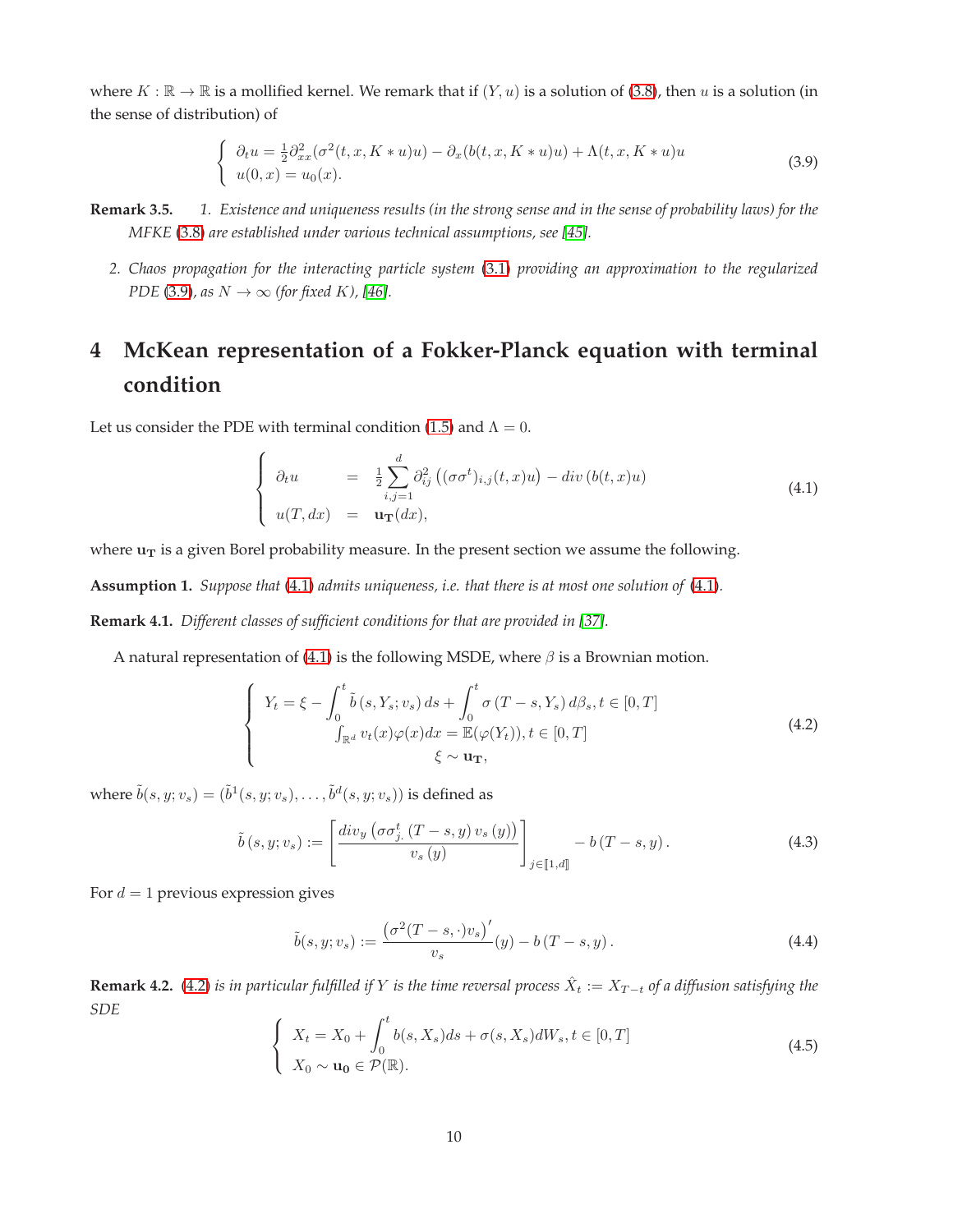*This happens under locally Lipschitz conditions on*  $\sigma$  *and b and minimal regularity conditions on the law density*  $p_t$ *of*  $X_t$ *. Indeed in* [\[34\]](#page-19-1)*, the authors prove that* 

<span id="page-10-0"></span>
$$
\hat{X}_t = X_T + \int_0^t \tilde{b}\left(s, \hat{X}_s; p_{T-s}\right) ds + \int_0^t \sigma\left(T - s, \hat{X}_s\right) d\beta_s, \ t \in [0, T],\tag{4.6}
$$

*where*  $\tilde{b}$  *is defined in* [\(4.3\)](#page-9-4) *and*  $p_t$  *is the density of*  $X_t$ . We emphasize that the main difference between [\(4.2\)](#page-9-3) *and* [\(4.6\)](#page-10-0) *is that in the first equation the solution is a couple*  $(Y, v)$ *, in the second one, a solution is just*  $Y$ *, p being exogeneously defined by* [\(4.5\)](#page-9-5)*.*

We observe now that a solution  $(Y, v)$  of [\(4.2\)](#page-9-3) provides a solution u of [\(4.1\)](#page-9-2). This justifies indeed the terminology of probabilistic representation.

**Proposition 4.3.** *1. Let*  $(Y, v)$  *be a solution of* [\(4.2\)](#page-9-3)*. Then*  $u(t, \cdot) := v(T - t, \cdot)$ ,  $t \in [0, T]$ *, is a solution of* [\(4.1\)](#page-9-2) *with terminal value*  $u_T$ .

*2. If* [\(4.1\)](#page-9-2) *admits at most one solution, then there is at most one* v *such that*  $(Y, v)$  *solves* [\(4.2\)](#page-9-3)*.* 

*Proof.* In order to avoid technicalities which complicate the task of the reader we express the proof for  $d = 1$ . We prove 1. since 2. is an immediate consequence of 1.

Let  $\phi \in \mathcal{C}^{\infty}(\mathbb{R})$  with compact support and  $t \in [0, T]$ . Itô formula gives

$$
\mathbb{E}\left[\phi\left(Y_{T-t}\right)\right] - \int_{\mathbb{R}^d} \phi\left(y\right) \mathbf{u}_\mathbf{T}\left(dy\right) = \int_0^{T-t} \mathbb{E}\left[\tilde{b}\left(s, Y_s; v_s\right) \phi'\left(Y_s\right) + \frac{1}{2} \left(\sigma^2 \left(T-s, Y_s\right) \phi''\left(Y_s\right)\right)\right] ds.
$$

Fixing  $s \in [0, T]$ , we have

$$
\mathbb{E}\left[\tilde{b}(s,Y_s;v_s)\phi'(Y_s)\right] = \int_{\mathbb{R}} (\sigma^2(T-s,\cdot)v_s)'(y)\phi'(y)dy - \int_{\mathbb{R}} b(T-s,y)\phi'(y)v_s(y)dy
$$
  

$$
= -\int_{\mathbb{R}} (\sigma^2)(T-s,y)\phi''(y)v_s(y)dy - \int_{\mathbb{R}} b(T-s,y),\phi'(y)v_s(y)dy.
$$

Hence, we have the identity

$$
\mathbb{E}\left[\phi\left(Y_{T-t}\right)\right] = \int_{\mathbb{R}} \phi\left(y\right) \mathbf{u}_{\mathbf{T}}\left(dy\right) - \int_{0}^{T-t} \int_{\mathbb{R}} L_{T-s} \phi\left(y\right) v_{s}\left(y\right) dy ds.
$$

Applying the change of variable  $t \mapsto T-t$ , we finally obtain the identity

$$
\int_{\mathbb{R}} \phi(y) v_{T-t}(y) dy = \int_{\mathbb{R}} \phi(y) \mathbf{u}_{\mathbf{T}}(dy) - \int_{t}^{T} \int_{\mathbb{R}^{d}} L_{s} \phi(y) v_{T-s}(y) dy ds.
$$

This means that  $t \mapsto u_t$  is a solution of [\(1.2\)](#page-2-1) with terminal value  $u_T$ .

 $\Box$ 

**Remark 4.4.** *Precise discussions on existence and uniqueness of* [\(4.2\)](#page-9-3) *are provided in [\[37\]](#page-20-11). In particular we have the following.*

- 1. There is at most one solution (in law)  $(Y, v)$  of  $(4.2)$  such that  $v$  is locally bounded in  $[0, T[ \times \mathbb{R}^d]$ .
- 2. *There is at most one strong solution*  $(Y, v)$  *of* [\(4.2\)](#page-9-3) *such that*  $v$  *is locally Lipschitz in*  $[0, T[\times \mathbb{R}^d$ .

*Item 1. is a consequence of Theorem 10.1.3 of [\[62\]](#page-21-8). Item 2. is a consequence of usual pathwise uniqueness arguments for SDEs.*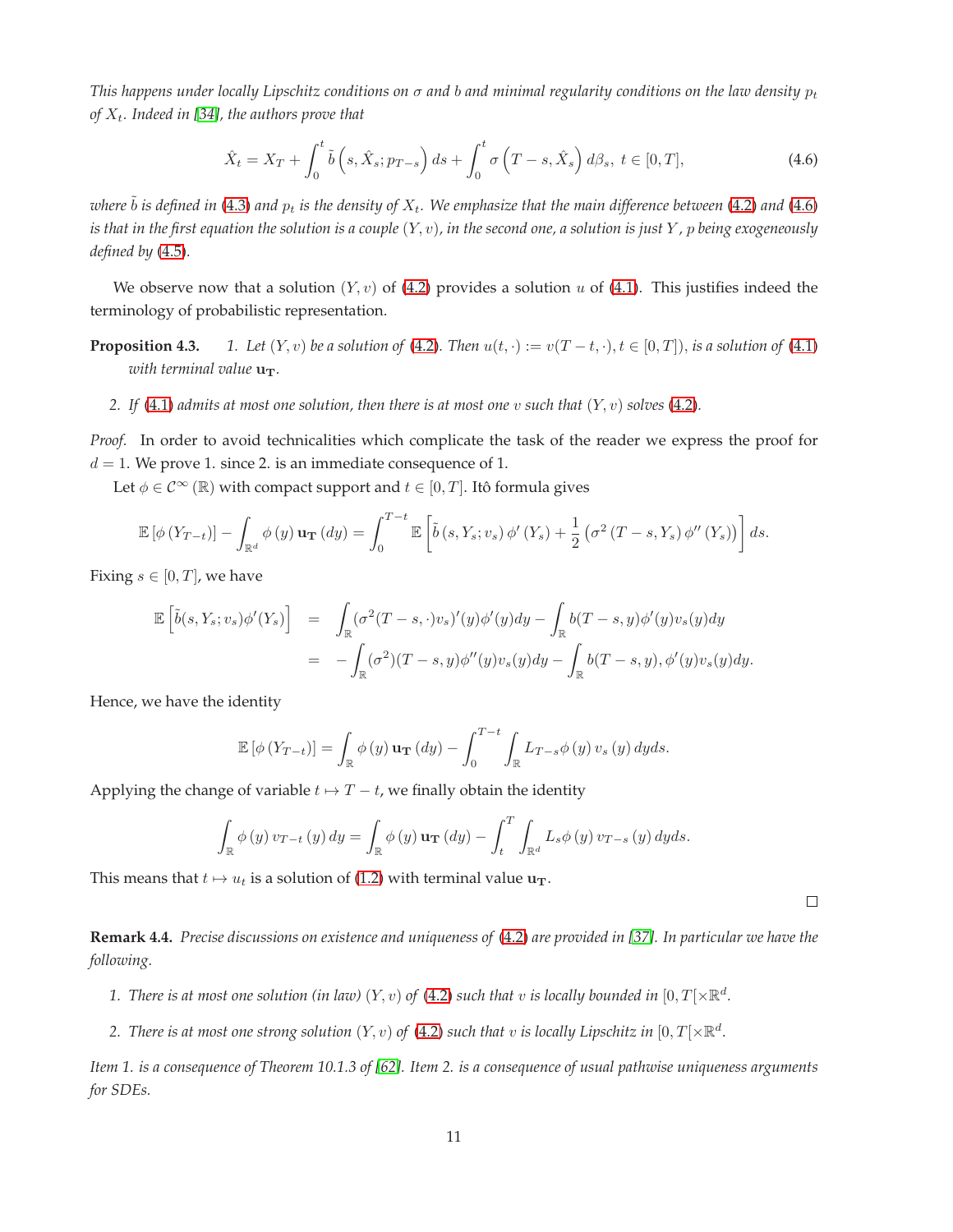## <span id="page-11-0"></span>**5 Probabilistic representation with jumps for non-conservative PDEs**

In this section, we outline the link between non-conservative PDEs and non-linear jump diffusions. This kind of representation was emphasized in [\[27,](#page-19-2) [24\]](#page-19-3) to design interacting jump particles systems to approximate time-dependent Feynman-Kac measures. For simplicity, we present this correspondence in the simple case of the non-conservative linear PDE [\(1.1\)](#page-1-0) when the coefficients do not depend on the solution, see [\(1.1\)](#page-1-0). However, the same ideas could be extended to the non-linear case where the coefficients  $\sigma$ ,  $b$ ,  $\Lambda$  may depend on the PDE solution.

Let us consider the SDE

<span id="page-11-1"></span>
$$
\begin{cases}\n dX_t = b(t, X_t)dt + \sigma(t, X_t)dW_t \\
 X_0 \sim \mathbf{u_0},\n\end{cases}
$$
\n(5.1)

where W is a one-dimensional Brownian motion. Assume that [\(5.1\)](#page-11-1) admits a (weak) solution. Let  $\Lambda$  be a bounded and negative function defined on  $[0, T] \times \mathbb{R}$ . For any  $t \in [0, T]$ , we define the measure,  $\gamma(t, \cdot)$  such that for any real-valued Borel measurable test function  $\varphi$ 

<span id="page-11-3"></span>
$$
\int \gamma(t, dx)\varphi(x) = \mathbb{E}\left[\varphi(X_t)\exp\left(\int_0^t \Lambda(s, X_s)ds\right)\right].
$$
\n(5.2)

We recall that by Section [3](#page-6-0) we know that  $\gamma$  is a solution (in the distributional sense) of the linear and nonconservative PDE

<span id="page-11-2"></span>
$$
\begin{cases}\n\partial_t \gamma = \frac{1}{2} \partial_{xx}^2 (\sigma^2(t, x) \gamma) - \partial_x (b(t, x) \gamma) + \Lambda(t, x) \gamma \\
\gamma(0, \cdot) = \mathbf{u_0}.\n\end{cases}
$$
\n(5.3)

**Remark 5.1.** *If uniqueness of distributional solutions of* [\(5.3\)](#page-11-2) *holds, then* γ *defined by [\(5.1,](#page-11-1)[5.2\)](#page-11-3) is the unique solution of* [\(5.3\)](#page-11-2)*.*

Let  $\gamma(t, \cdot)$  be a solution of [\(5.2\)](#page-11-3) which for each t is a positive measure. We introduce the family of probability measures  $(\eta(t,\cdot))_{t\in[0,T]}$ , obtained by normalizing  $\gamma(t,\cdot)$ , such that for any real valued bounded and measurable test function  $\varphi$  we have

<span id="page-11-4"></span>
$$
\int \eta(t, dx)\varphi(x) := \frac{\int \gamma(t, dx)\varphi(x)}{\int \gamma(t, dx)}.
$$
\n(5.4)

By simple differentiation of the above ratio and using the fact that  $\gamma$  satisfies [\(5.3\)](#page-11-2), we obtain that  $\eta$  is a solution in the distributional sense of the integro-differential PDE

<span id="page-11-5"></span>
$$
\begin{cases}\n\partial_t \eta = \frac{1}{2} \partial_{xx} (\sigma^2(t, x)\eta) - \partial_x (b(t, x)\eta) + \left(\Lambda(t, x) - \int \eta(t, dx)\Lambda(t, x)\right) \eta \\
\eta_0 = \mathbf{u_0} \,.\n\end{cases} \tag{5.5}
$$

Besides one can express  $\gamma(t,\cdot)$  as a function of  $(\eta(s,\cdot))_{s\in[0,t]}$ . Indeed, since  $\gamma$  solves the linear PDE [\(5.3\)](#page-11-2) then in particular approaching the constant test function 1, yields

$$
\partial_t \int \gamma(t, dx) = \int \gamma(t, dx) \Lambda(t, x) = \int \gamma(t, dx) \int \eta(t, dx) \Lambda(t, x) ,
$$

which gives  $\int \gamma(t, dx) = \exp \left( \int_0^t \int \eta(s, dx) \Lambda(s, x) ds \right)$ . Then by definition [\(5.4\)](#page-11-4) of  $\eta$ ,

<span id="page-11-6"></span>
$$
\gamma(t,\cdot) = \left(\int \gamma(t,dx)\right) \eta(t,\cdot) = \exp\left(\int_0^t \int \eta(s,dx) \Lambda(s,x)ds\right) \eta(t,\cdot).
$$
\n(5.6)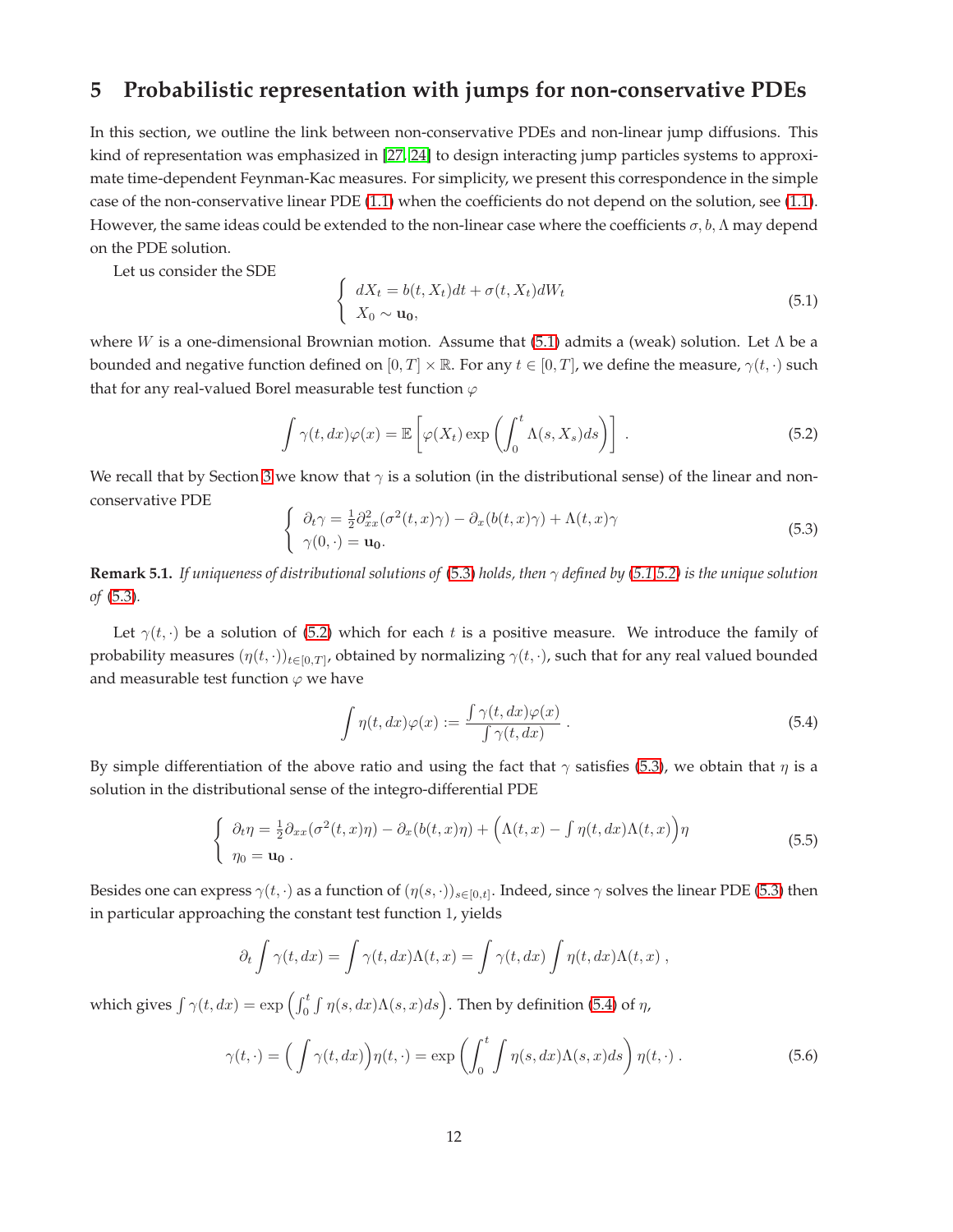We already know that for any solution  $\gamma$  of [\(5.3\)](#page-11-2) one can build a solution  $\eta$  to [\(5.5\)](#page-11-5) according to relation [\(5.4\)](#page-11-4). Conversely, for any solution  $\eta$  of [\(5.5\)](#page-11-5), by similar manipulations one can build a solution  $\gamma$  of [\(5.3\)](#page-11-2) according to [\(5.6\)](#page-11-6). Hence well-posedness of [\(5.3\)](#page-11-2) is equivalent to well-posedness of [\(5.5\)](#page-11-5).

We propose now an alternative probabilistic representation to [\(5.1\)](#page-11-1) and [\(5.2\)](#page-11-3) of [\(5.3\)](#page-11-2). Let us introduce the non-linear jump diffusion  $Y$  (if it exists), which evolves between two jumps according to the diffusion dynamics [\(5.1\)](#page-11-1) and jumps at exponential times with intensity  $-\Lambda_t(Y_t) \geq 0$  to a new point independent of the current position and distributed according to the current law,  $\mathcal{L}(Y_t)$ . More specifically, we consider a process Y solution of the following non-linear (in the sense of McKean) SDE with jumps

<span id="page-12-0"></span>
$$
\begin{cases}\ndY_t = b(t, Y_{t-})dt + \sigma(t, Y_{t-})dW_t + \int_{\mathbb{R}} x \mathbf{1}_{|x|>1} J_t(\mu_{t-}, Y_{t-}, dx)dt + \int_{\mathbb{R}} x \mathbf{1}_{|x|\leq 1} (J_t - \bar{J}_t)(\mu_{t-}, Y_{t-}, dx)dt \\
Y_0 \sim \mathbf{u}_0 \\
\mu_{t-} = \mathcal{L}(Y_{t-}),\n\end{cases}
$$

(5.7)

where J denotes the jump measure and  $\bar{J}$  is the associated predictable compensator such that for any probability measure  $\nu$  on  $\mathbb R$ 

$$
\bar{J}_t(\nu, y, d(y'-y)) = -\Lambda_t(y)\nu(dy') , \text{ for any } y, y' \in \mathbb{R} .
$$

Note that well-posedness analysis of the above equation constitutes a difficult task. In particular, [\[40\]](#page-20-12) analyzes well-posedeness and particle approximations of some types of non-linear jump diffusions. However, contrarily to [\(5.7\)](#page-12-0), the nonlinearity considered in [\[40\]](#page-20-12) is concentrated on the diffusion matrix (assumed to be Lipschitz in the time-marginals of the process w.r.t. Wasserstein metric) and does not involve the jump measure which is assumed to be given.

Assume that MSKE [\(5.7\)](#page-12-0) admits a weak solution. By application of Itô formula, we observe that the marginals of Y are distributional solutions of [\(5.5\)](#page-11-5). Indeed, for any real valued test function in  $\mathcal{C}_0^{\infty}(\mathbb{R})$ 

$$
\mathbb{E}[\varphi(Y_t)] = \mathbb{E}[\varphi(Y_0)]
$$
  
+  $\int_0^t \mathbb{E}\left[b(s, Y_{s-})\varphi'(Y_{s-}) + \frac{1}{2}\sigma^2(s, Y_{s-})\varphi''(Y_{s-})\right] ds$   
+  $\int_0^t \mathbb{E}\left[\int \varphi(Y_{s-} + x)\bar{J}_s(\mu_{s-}, Y_{s-}, dx)\right] ds$   
-  $\int_0^t \mathbb{E}\left[\varphi(Y_{s-})\bar{J}_s(\mu_{s-}, Y_{s-}, \mathbb{R})\right] ds$ . (5.8)

**Conclusion 5.2.** *Suppose that* [\(5.3\)](#page-11-2) *admits a unique distributional solution* γ*; let* η *defined by* [\(5.4\)](#page-11-4)*. Suppose the existence of a (weak) solution*  $X$  (resp.  $Y$ ) of [\(5.1\)](#page-11-1) (resp. [\(5.7\)](#page-12-0)).

- 1.  $\eta$  is the unique solution (in the sense of distributions) of [\(5.5\)](#page-11-5). Moreover  $\int_{\mathbb{R}} \varphi(x)\eta(t,dx) = \mathbb{E}[\varphi(Y_t)], t \ge 0$ .
- *2. We obtain the following identities for*  $\gamma$  *and*  $\eta$ :

$$
\int \gamma(t, dx)\varphi(x) = \mathbb{E}[\varphi(X_t) \exp\left(\int_0^t \Lambda(s, X_s)ds\right)]
$$
  
\n
$$
= \exp\left(\int_0^t \int \eta(s, dx)\Lambda(s, x)ds\right)\eta_t(\varphi)
$$
  
\n
$$
= \exp\left(\int_0^t \mathbb{E}[\Lambda(s, Y_s)]ds\right)\mathbb{E}[\varphi(Y_t)].
$$
\n(5.9)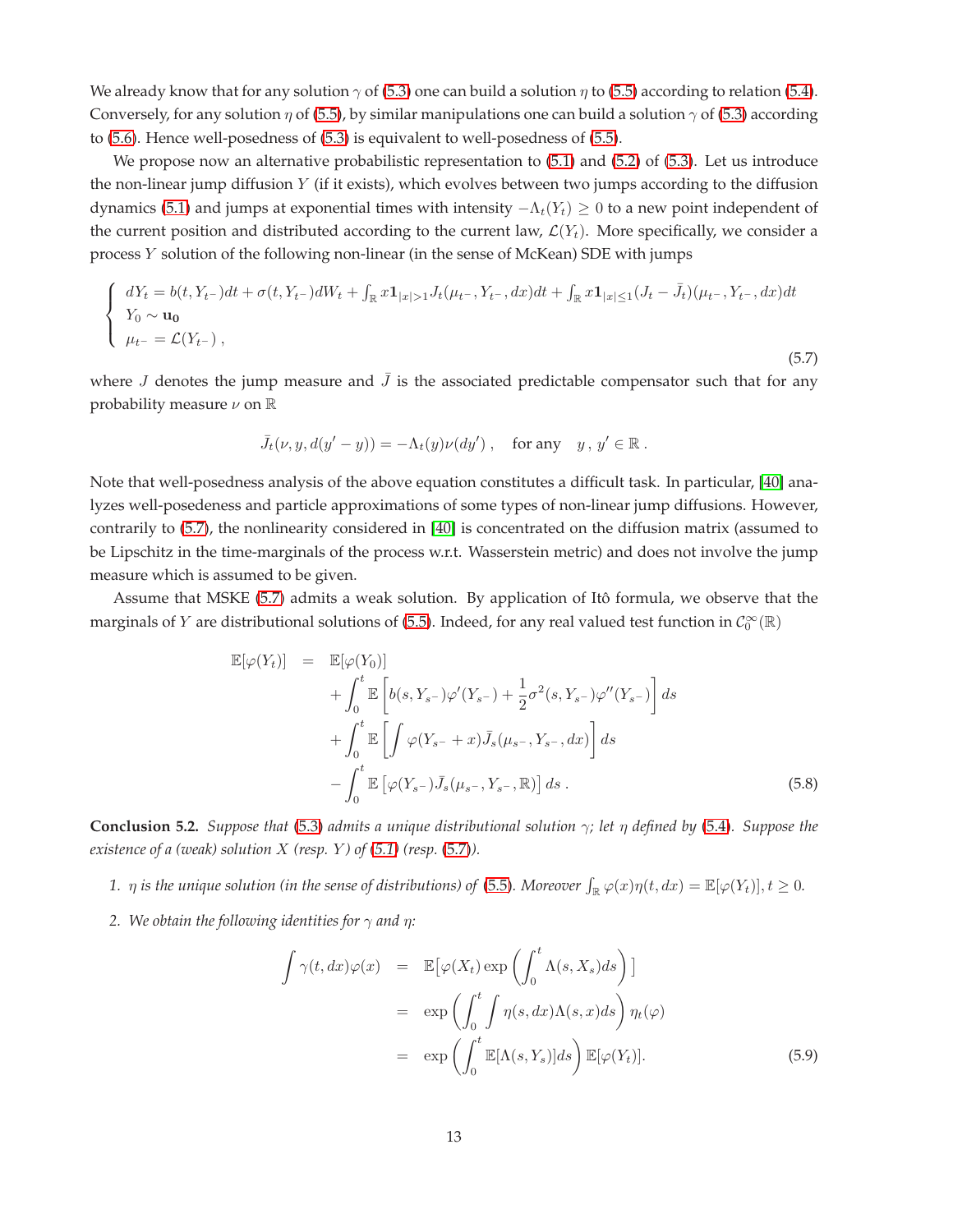Using the above identities allows to design discrete time interacting particles systems with geometric interacting jump processes. In particular, in [\[26\]](#page-19-4) the authors provide non asymptotic bias and variance theorems w.r.t. the time step and the size of the system, allowing to numerically approximate the timedependent family of Feynman-Kac measures  $\gamma$ .

## <span id="page-13-0"></span>**6 McKean SDEs in random environment**

#### **6.1 The (S)PDE and the basic idea**

Let  $(\Omega, \mathcal{F}, (\mathcal{F}_t), \mathbb{P})$  be a filtered probability space. We consider a progressively measurable random field  $(\xi(t, x))$ . We want to discuss probabilistic representations of

<span id="page-13-1"></span>
$$
\begin{cases}\n\partial_t u = \frac{1}{2} \Delta(\beta(u)) + \partial_t \xi(t, x) u(t, x), \quad \text{with} \quad \beta(u) = \sigma^2(u) u. \\
u(0, \cdot) = \mathbf{u_0}.\n\end{cases}
$$
\n(6.1)

Suppose for a moment that  $\xi$  has random realizations which are smooth in time so that

<span id="page-13-2"></span>
$$
\partial_t \xi(t, x) = \Lambda(t, x; \omega). \tag{6.2}
$$

Under some regularity assumptions on  $\Lambda$ , [\(6.1\)](#page-13-1) can be observed as a randomization of a particular case of the PDE [\(1.1\)](#page-1-0). For each random realization  $\omega \in \Omega$ , the natural (double) probabilistic representation is

$$
\begin{cases}\nY_t = Y_0 + \int_0^t \sigma\Big(u(s, Y_s)\Big)dW_s \\
Y_0 \sim \mathbf{u}_0 \\
\int \varphi(x)u(t, x)dx = \mathbb{E}^{\omega}\Big[\varphi(Y_t) \exp\Big\{\int_0^t \Lambda\big(s, Y_s; \omega\big)\Big)ds\Big\}\Big], \quad \text{for } t \in [0, T],\n\end{cases} \tag{6.3}
$$

where  $\mathbb{E}^{\omega}$  denotes the expectation with frozen  $\omega$ . However the assumption [\(6.2\)](#page-13-2) is not realistic and we are interested in  $\partial_t \xi$  being a white noise in time. Let  $N \in \mathbb{N}^*$ . Let  $B^1, \ldots, B^N$  be  $N$  independent  $(\mathcal{F}_t)$ -Brownian motions,  $e^1, \ldots, e^N$  be functions in  $C_b^2(\mathbb{R})$ . In particular they are  $H^{-1}$ -multiplier, i.e. the maps  $\varphi \to \varphi e^i$  are  $continuous$  in  $H^{-1}$ .

We define the random field  $\xi(t,x) = \sum_{i=0}^{N} e^i(x) B_t^i$ , where  $B_t^0 \equiv t$  and we consider the SPDE [\(6.1\)](#page-13-1) in the sense of distributions, i.e.

$$
\int_{\mathbb{R}} \varphi(x)u(t,x)dx = \int_{\mathbb{R}} \varphi(x)u_0(dx) + \frac{1}{2} \int_0^t \int_{\mathbb{R}} \varphi''(x)\sigma^2(u(s,x))dsdx + \int_0^t \int_{\mathbb{R}} \varphi(x)u(s,x)\xi(ds,x)dx, \quad (6.4)
$$

where the latter stochastic integral is intended in the Itô sense.

#### **6.2 Well-posedness of the SPDE**

The theorem below contains results taken from [\[9,](#page-18-12) [61\]](#page-21-9).

<span id="page-13-3"></span>**Theorem 6.1.** *Suppose that* β *is Lipschitz.*

- *Suppose that*  $u_0 \in L^2(\mathbb{R})$ . There is a solution to equation [\(6.1\)](#page-13-1).
- Assume further that  $\beta$  is non-degenerate, i.e.  $\beta(r) \ge ar^2$ ,  $r \in \mathbb{R}$ , where  $a > 0$ . Then, there is a solution  $u$  to  $(6.1)$  *for any probability*  $\mathbf{u_0}(dx)$  *(even in*  $H^{-1}(\mathbb{R})$ *)*.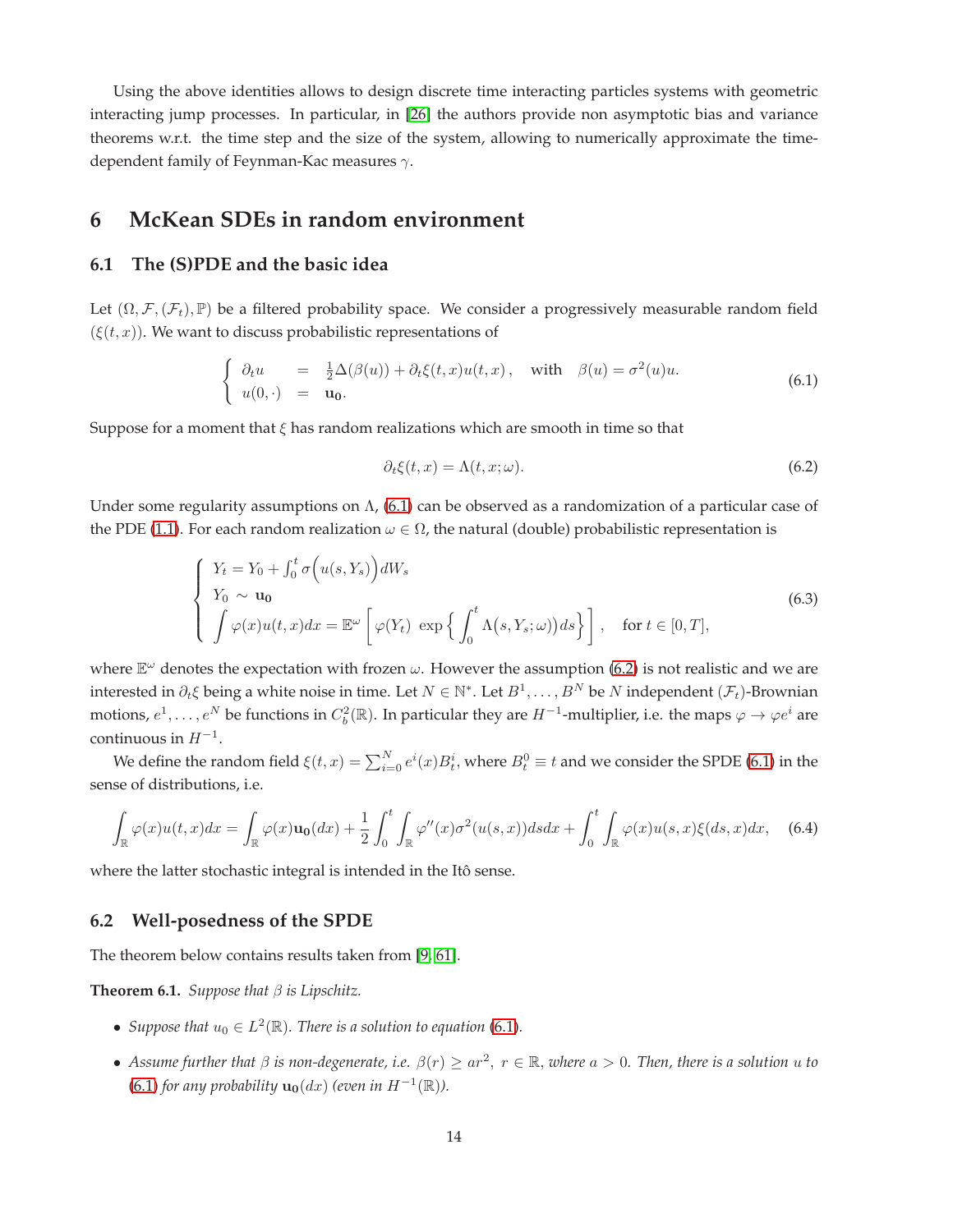• There is at most one solution in the class of random fields  $u$  such that  $\int_{[0,T]\times\mathbb{R}}u^2(t,x)dtdx < \infty$  a.s.

**Remark 6.2.** • *Previous result extends to the case of an infinite number of modes*  $e^i$  *and for*  $d \geq 1$ *.* 

• *We remark that the*  $\partial_t \xi(t, x)$  *is a coloured noise (in space). The case of space-time white noise seems very difficult to treat.*

#### **6.3 McKean equation in random environment**

Given a local martingale  $M$ ,  $\mathcal{E}(M)$  denotes the Doléans exponential of  $M$  i.e.  $\exp(M_t - \frac{1}{2}[M]_t)$ ,  $t \ge 0$ . We say that a filtered probability space  $(\Omega_0, \mathcal{G}, (\mathcal{G}_t), Q)$  is a **suitable enlarged space** of  $(\Omega, \mathcal{F}, (\mathcal{F}_t), P)$ , if the following holds.

- 1. There is a measurable space  $(\Omega_1, H)$  with  $\Omega_0 = \Omega \times \Omega_1$ ,  $\mathcal{G} = \mathcal{F} \otimes \mathcal{H}$  and a random kernel  $(\omega, H) \mapsto$  $\mathbb{Q}^{\omega}(H)$  defined on  $\Omega \times \mathcal{H} \to [0,1]$  such that the probability  $\mathbb{Q}$  on  $(\Omega_0, \mathcal{G})$  is defined by  $d\mathbb{Q}(\omega, \omega_1)$  $d\mathbb{P}(\omega)\mathbb{Q}^{\omega}(\omega_1).$
- 2. The processes  $B^1, \ldots, B^N$  are  $(\mathcal{G}_t)$  Brownian motions where  $\mathcal{G}_t = \mathcal{F}_t \vee \mathcal{H}$ .

**Definition 6.3.** *We say that the non-linear doubly-stochastic diffusion*

<span id="page-14-1"></span>
$$
\begin{cases}\nY_t &= Y_0 + \int_0^t \Phi(u(s, Y_s))dW_s, \\
\int \varphi(x)u(t, x)dx &= \mathbb{E}^{\mathbb{Q}^{\omega}}\left(\varphi(Y_t(\omega, \cdot))\mathcal{E}_t\left(\int_0 \xi(ds, Y_s)(\omega, \cdot)\right)\right), \\
\xi - \text{Law}(Y_0) &= \mathbf{u}_0(dx),\n\end{cases}
$$
\n(6.5)

*admits* **weak existence** *on*  $(\Omega, \mathcal{F}, (\mathcal{F}_t), \mathbb{P})$  *if there is a suitably enlarged probability space*  $(\Omega_0, \mathcal{G}, (\mathcal{G}_t), \mathbb{Q})$  *an*  $(\mathcal{G}_t)$ -*Brownian motion* W *such that* [\(6.5\)](#page-14-1) *is verified. The couple* (Y, u) *will be called* **weak solution** *of* [\(6.5\)](#page-14-1)*.*

**Remark 6.4.** • *We remark that the second line in* [\(6.5\)](#page-14-1) *represents a sort of* ξ**-marginal weighted law** *of* Yt*.*

- Let  $(Y, u)$  be a solution to  $(6.5)$ . Then  $u$  is a solution to  $(6.1)$ .
- Such representation allows to show that  $u(t,x) \geq 0$ , d $\mathbb{P} dt dx$  a.e. and, at least if  $e^0 = 0$ ,  $\mathbb{E} \left( \int_{\mathbb{R}} u(t,x) dx \right) = 1$ , *so that the conservativity is maintained at the expectation level.*

**Definition 6.5.** Let two measurable random fields  $u^i$  :  $\Omega \times [0,T] \times \mathbb{R} \to \mathbb{R}$ ,  $i = 1,2$  on  $(\Omega, \mathcal{F}, \mathbb{P}, (\mathcal{F}_t))$ , and  $Y^i$ , on a suitable extended probability space  $(\Omega_0^i, \mathcal{G}^i, (\mathcal{G}_t^i), \mathbb{Q}^i), i = 1,2$ , such that  $(Y^i, u^i)$  are (weak) solutions of  $(6.5)$ on  $(\Omega,\mathcal{F},(\mathcal{F}_t),\mathbb{P})$ . If we always have that  $(Y^1,B^1,\ldots,B^N)$  and  $(Y^2,B^1,\ldots,B^N)$  have the same law, then we say *that* [\(6.5\)](#page-14-1) *admits* **weak uniqueness** (on  $(\Omega, \mathcal{F}, (\mathcal{F}_t), \mathbb{P})$ *)*.

**Theorem 6.6.** *Under the assumption of Theorem [6.1](#page-13-3) equation* [\(6.5\)](#page-14-1) *admits (weak) existence and uniqueness on*  $(\Omega, \mathcal{F}, (\mathcal{F}_t), \mathbb{P})$ *.* 

## <span id="page-14-0"></span>**7 McKean representation of stochastic control problems**

#### **7.1 Stochastic control problems and non-linear Partial Differential Equations**

Let us briefly recall the link between stochastic control and non-linear PDEs given by the Hamilton-Jacobi-Bellman (HJB) equation. We refer for instance to [\[66,](#page-21-10) [59,](#page-21-11) [30\]](#page-19-5) for more details. Consider a *state process*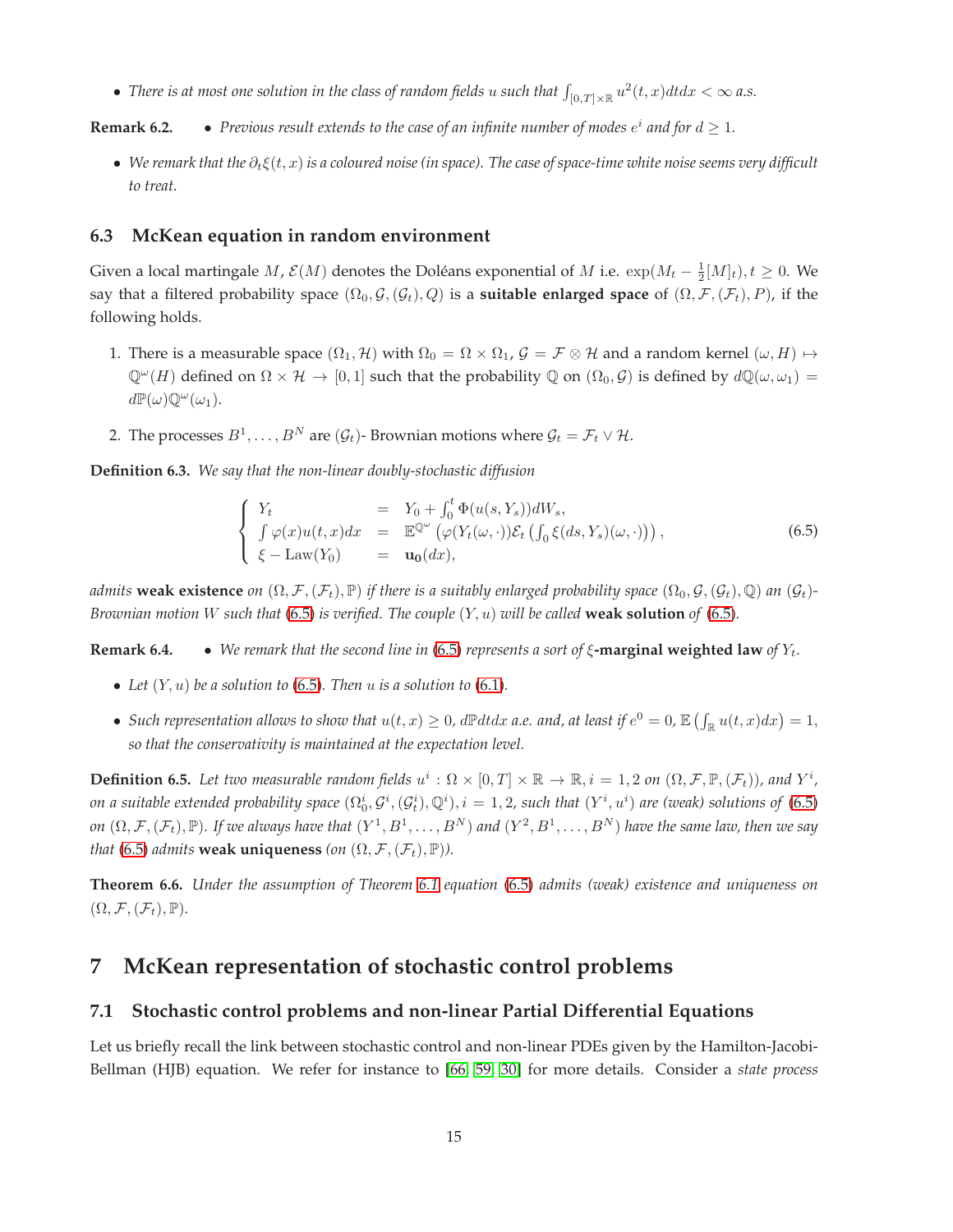$(X_s^{t_0,x,\alpha})_{t_0\leq s\leq T}$  on  $[t_0,T]\times \mathbb{R}^d$  solution to the controlled SDE

$$
\begin{cases}\n dX_s^{t_0,x,\alpha} = b(s, X_s^{t_0,x,\alpha}, \alpha(s, X_s^{t_0,x,\alpha}))ds + \sigma(s, X_s^{t_0,x,\alpha}, \alpha(s, X_s^{t_0,x,\alpha}))dW_s \\
 X_{t_0}^{t_0,x,\alpha} = x,\n\end{cases} \tag{7.1}
$$

where  $W$  denotes the Brownian motion on  $[t_0,T]\times\mathbb{R}^d$ , and  $\alpha(s,X_s^{t_0,x,\alpha})$  represents *Markovian* control in the sense that the control at time  $t$  is supposed here to depend on  $t$  and on the current value of the state process:

<span id="page-15-0"></span>
$$
\alpha \in \mathcal{A}_{t_0,T} := \left\{ \alpha : (t,x) \in [t_0,T] \times \mathbb{R}^d \mapsto \alpha(t,x) \in A \subset \mathbb{R}^k \right\},\tag{7.2}
$$

A being a subset of  $\mathbb{R}^k$ . For a given initial time and state  $(t_0, x) \in [0, T] \times \mathbb{R}^d$ , we are interested in maximizing, over the Markovian controls  $\alpha \in A_{t_0,T}$ , the criteria

$$
J(t_0, x, \alpha) := \mathbb{E}\left[g(X_T^{t_0, x, \alpha}) + \int_{t_0}^T f(s, X_s^{t_0, x, \alpha}, \alpha(s, X_s^{t_0, x, \alpha}))ds\right].
$$
 (7.3)

In the above criteria, the function f is called the *running gain* whereas g is called the *terminal gain*.

**Remark 7.1.** At first glance, the set of control processes of the form  $\alpha_t = \alpha(t, X_t)$  defined in [\(7.2\)](#page-15-0) may appear too *restrictive compared to a larger set of non-anticipative controls*  $(\alpha_t)$  *which may depend on all the past history of the* state process  $(X_t)$ . However, in the framework of Markov control problems (for which the state process  $(X_t^{t_0,x,a})$  is *Markov, as soon as the control is fixed to a deterministic value*  $\alpha_t = a \in A$ , for all  $t \in [t_0, T]$ , it is well-known that *the optimal control process*  $(\alpha_t)$  *lies in the set of Markovian controls verifying*  $\alpha_t = \alpha(t, X_t)$ *. Hence, considering controls of the particular form* [\(7.2\)](#page-15-0) *is done here without loss of generality.*

To tackle this finite horizon stochastic control problem, the usual approach consists in introducing the associated value (or *Bellman*) function  $v: [t_0, T] \times \mathbb{R}^d \to \mathbb{R}$  representing the maximum gain one can expect, starting from time  $t$  at state  $x$ , i.e.

<span id="page-15-3"></span>
$$
v(t,x) := \sup_{\alpha \in \mathcal{A}_{t,T}} J(t,x,\alpha) , \quad \text{for } t \in [t_0,T].
$$
 (7.4)

Note that the terminal condition is known, which fixes  $v(T, x) = g(x)$ , whereas the initial condition  $v(t_0, x)$ corresponds to the solution of the original minimization problem. The value function is then proved to verify the *Dynamic Programming Principle (DPP)* which consists in the backward induction

<span id="page-15-4"></span>
$$
v(t,x) = \sup_{\alpha \in \mathcal{A}_{t,\tau}} \mathbb{E}\big[\int_t^{\tau} f(s, X_s^{t,x,\alpha}, \alpha(s, X_s^{t,x,\alpha}))ds + v(\tau, X_{\tau}^{t,x,\alpha})\big], \quad \text{for any stopping time } \tau \in ]t,T]. \tag{7.5}
$$

Under continuity assumptions on  $b$ ,  $\sigma$ ,  $f$ ,  $g$ , using DPP together with Itô formula allows to characterize  $v$  as a viscosity solution of the HJB equation

<span id="page-15-1"></span>
$$
\begin{cases}\nv(T, x) = g(x) \\
\partial_t v(t, x) + H(t, x, \nabla v(t, x), \nabla^2 v(t, x)) = 0,\n\end{cases}
$$
\n(7.6)

where <sup>∇</sup> and <sup>∇</sup><sup>2</sup> denote the gradient and the Hessian operators and the so-called, *Hamiltonian*, <sup>H</sup> denotes the real valued function defined on  $[0,T]\times\mathbb{R}^d\times\mathbb{R}^d\times\mathcal{S}^d$  ( $\mathcal{S}^d$  denoting the set of symmetric matrices in  $\mathbb{R}^{d\times d}$ ), such that

<span id="page-15-2"></span>
$$
H(t, x, \delta, \gamma) := \sup_{a \in A} \left\{ f(t, x, a) + b(t, x, a)^\top \delta(t, x) + \frac{1}{2} Tr[\sigma \sigma'(t, x, a) \gamma(t, x)] \right\}.
$$
 (7.7)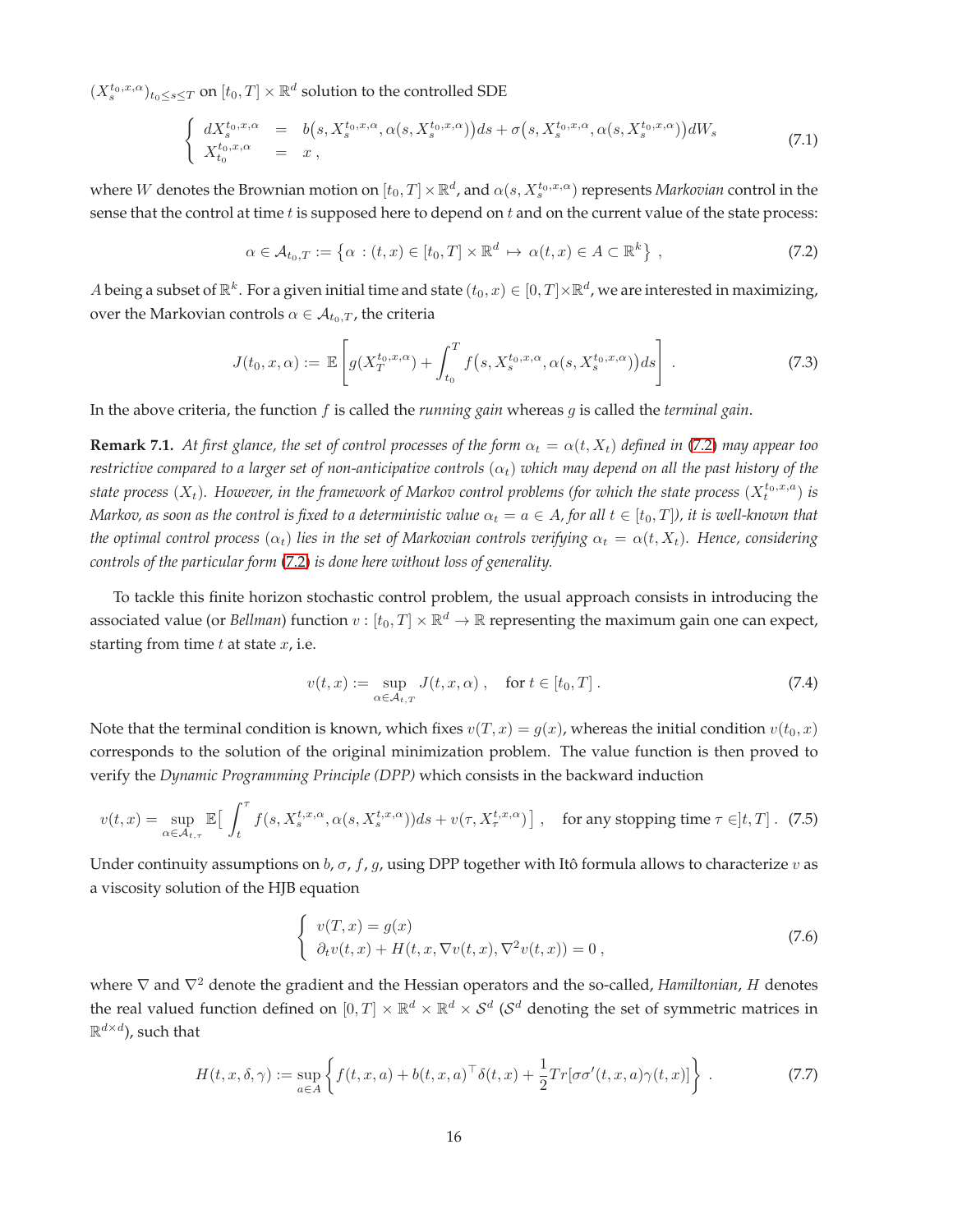Note that [\(7.6\)](#page-15-1) is a non-linear PDE because of the nonlinearity in the Hamiltonian induced by the supremum operator. Besides, assuming that, for all  $(t, x) \in [t_0, T] \times \mathbb{R}^d$ , the supremum in [\(7.7\)](#page-15-2) is attained at a unique maximizer, then the optimal control  $\alpha^*$  is directly obtained as a function of the Bellman funtion and its derivatives, i.e.

<span id="page-16-0"></span>
$$
\alpha^*(t,x) = \arg\max_{a \in A} \left\{ f(t,x,a) + b(t,x,a)^\top \nabla v(t,x) + \frac{1}{2} Tr[\sigma \sigma^\top(t,x,a) \nabla^2 v(t,x)] \right\}.
$$
 (7.8)

Except in some very concrete cases such as the Linear Quadratic Gaussian (LQG) setting (where the states dynamics involve an affine drift with Gaussian noise and the cost is quadratic both w.r.t. the control and the state), there is no explicit solution to stochastic control problems. To numerically approximate the solution of equation [\(7.6\)](#page-15-1), several approaches have been proposed, mainly differing in the way the value function  $v$ is interpreted. Indeed, as pointed out,  $v$  can be viewed either as the solution to the control problem [\(7.4\)](#page-15-3), or as a (viscosity) solution of the non-linear PDE [\(7.6\)](#page-15-1).

- 1. When  $v$  is defined as the solution to the control problem  $(7.4)$ , a natural approach consists in discretizing the time continuous control problem and apply the time discrete Dynamic Programming Principle [\[16\]](#page-18-13). Then the problem consists in maximizing over the controls, backwardly in time, the conditional expectation of the value function related to  $(7.5)$ . The maximization at time step  $t_k$  can be done via a parametrization of the control  $x \mapsto \alpha_{t_k}^{\theta}(x)$  via a parameter  $\theta$  so that parametric optimization methods such as the stochastic gradient algorithm could be applied to maximize the expectation over  $θ$ . It remains to approximate the conditional expectations by numerical methods such as PDE, Fourier, Monte Carlo, Quantization or lattice methods. . . A great variety of numerical approximation schemes have been developed in the specific Bermudan option valuation test-bed [\[22,](#page-19-6) [50,](#page-20-13) [6,](#page-18-14) [67,](#page-21-12) [25,](#page-19-7) [21\]](#page-19-8). Alternatively, one can use Markov chain approximation method [\[43\]](#page-20-14) which consists in a time-space discretization designed to obtain a proper Markov chain.
- 2. In the second approach we recall that  $v$  is viewed as the solution of [\(7.6\)](#page-15-1). The problem amounts then to discretize a non-linear PDE. Then one can rely on numerical analysis methods (e.g. finite differences, or finite elements) and use monotone approximation schemes in the sense of Barles and Souganidis [\[11\]](#page-18-15) to build converging approximation schemes, e.g. [\[18,](#page-18-16) [32\]](#page-19-9). This type of approach is in general limited to state space dimension lower than 4. To tackle higher dimensional problems, one approach consists in converting the PDE into a probabilistic setting in order to apply Monte Carlo types algorithms. To that end, various kinds of probabilistic representations of non-linear PDEs are available. Forward Backward Stochastic Differential Equations (FBSDE) were introduced in [\[58\]](#page-21-13) as probabilistic representations of semi-linear PDEs. Then various types of numerical schemes for FBSDE have been developed. They mainly differ in the approach of evaluating conditional expectations: [\[20\]](#page-19-10) (resp. [\[33\]](#page-19-11), [\[28,](#page-19-12) [57\]](#page-21-14)) use kernel (resp. regression, quantization) methods. Recently, important progresses have been done performing machine learning techniques, see e.g. [\[29,](#page-19-13) [36\]](#page-20-15). Branching processes [\[53,](#page-21-15) [35\]](#page-19-14) can also provide probabilistic representations of semi-linear PDEs via Feynman-Kac formula. Non-linear SDEs in the sense of McKean [\[52\]](#page-21-0) are another approach that constitutes the subject of the present paper.
- 3. Other approaches take advantage of both interpretations see for instance [\[31\]](#page-19-15) and in [\[64\]](#page-21-16).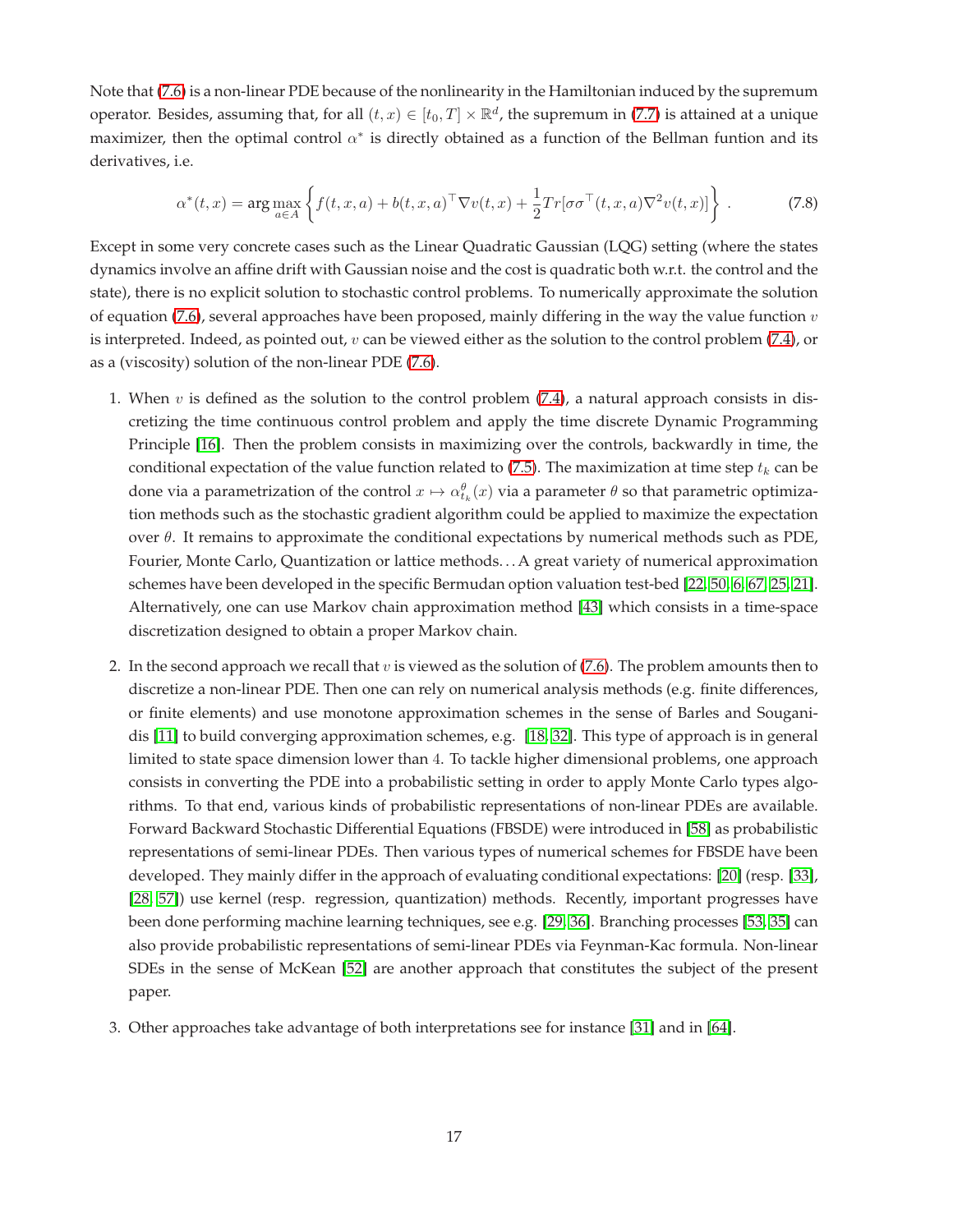#### **7.2 McKean type representation in a toy control problem example**

In order to illustrate the application of MFKEs to control problems, we consider a simple example corresponding to an inventory problem, for which the Hamiltonian maximization [\(7.7\)](#page-15-2),[\(7.8\)](#page-16-0) is explicit. The state  $(X_t)_{t\in[t_0,T]}$  denotes the stock level evolving randomly with a control of the drift  $\alpha$ :

$$
\begin{cases} dX_t^{t_0,x,\alpha} = -\alpha(t, X_t^{t_0,x,\alpha})dt + \sigma dW_t \\ J(t_0,x,\alpha) = \sup_{\alpha \in \mathcal{A}_{t_0,T}} \mathbb{E}\Big[g(X_T^{t_0,x,\alpha}) - \int_{t_0}^T \Big[\big(\alpha(t, X_t^{t_0,x,\alpha}) - D_t\big)^2 + h(X_t^{t_0,x,\alpha})\Big] dt\Big]. \end{cases}
$$

Bound constraints on the storage level are implicitly forced by the penalization h. A target terminal level is indicated by the terminal gain  $g$ , supposed here to be Lebesgue integrable. The objective is then to follow a deterministic target profile  $(D_t)_{t\in[0,T]}$ , on a given finite horizon  $[t_0,T].$  When the admissible set in which the controls take their values  $A = \mathbb{R}$ , one can explicitly derive the optimal control as a function of the value function derivative

$$
\alpha^*(t,\cdot) = D_t + \frac{1}{2}(\partial_x v)(t,\cdot) ,
$$

which yields the following HJB equation

$$
\partial_t v + \frac{1}{4} (\partial_x v)^2 + D_t \partial_x v + \frac{\sigma^2}{2} \partial_{xx} v - h = 0.
$$

Reversing the time, (with  $t_0 = 0$ ) gives  $(t, x) \mapsto u(t, x) := v(T - t, x)$  solution of

$$
\begin{cases}\n\partial_t u = \frac{1}{4} (\partial_x u)^2 + \frac{\sigma^2}{2} \partial_{xx} u + D_t \partial_x u - h, \\
u(0, x) = g(x).\n\end{cases}
$$
\n(7.9)

We recover the framework of [\(1.1\)](#page-1-0), with  $\Lambda(t, x, y, z) = \frac{1}{4}$  $|z|^2$  $\frac{|z|^2}{y} - \frac{h(x)}{y}$  $y_y^{(x)}$  and  $b(t, x, y) = -D_t$ . Consequently the Bellman function  $v$  can be represented via

$$
\begin{cases}\nY_t = Y_0 + \sigma W_t - \int_0^t D_s ds \\
Y_0 \sim \frac{g(x)dx}{\int_{\mathbb{R}} g(y)dy} \\
\int \varphi(x)v(t, x)dx = \left(\int_{\mathbb{R}} g(y)dy\right) & \mathbb{E}\left[\varphi(Y_{T-t}) \exp\left\{\int_t^T \Lambda(s, Y_{T-s}, v(s, Y_{T-s}), \nabla v(s, Y_{T-s}))ds\right\}\right], \\
\text{for } t \in [0, T].\n\end{cases}
$$
\n(7.10)

## **Acknowledgments**

The work was supported by a public grant as part of the *Investissement d'avenir project, reference ANR-11- LABX-0056-LMH, LabEx LMH,* in a joint call with Gaspard Monge Program for optimization, operations research and their interactions with data sciences.

### <span id="page-17-0"></span>**References**

- <span id="page-17-1"></span>[1] S. Albeverio and S. Ugolini. A Doob h-transform of the Gross-Pitaevskii Hamiltonian. *J. Stat. Phys.*, 161(2):486–508, 2015.
- [2] D. G. Aronson and H. F. Weinberger. Multidimensional nonlinear diffusion arising in population genetics. *Adv. Math.*, 30:33–76, 1978.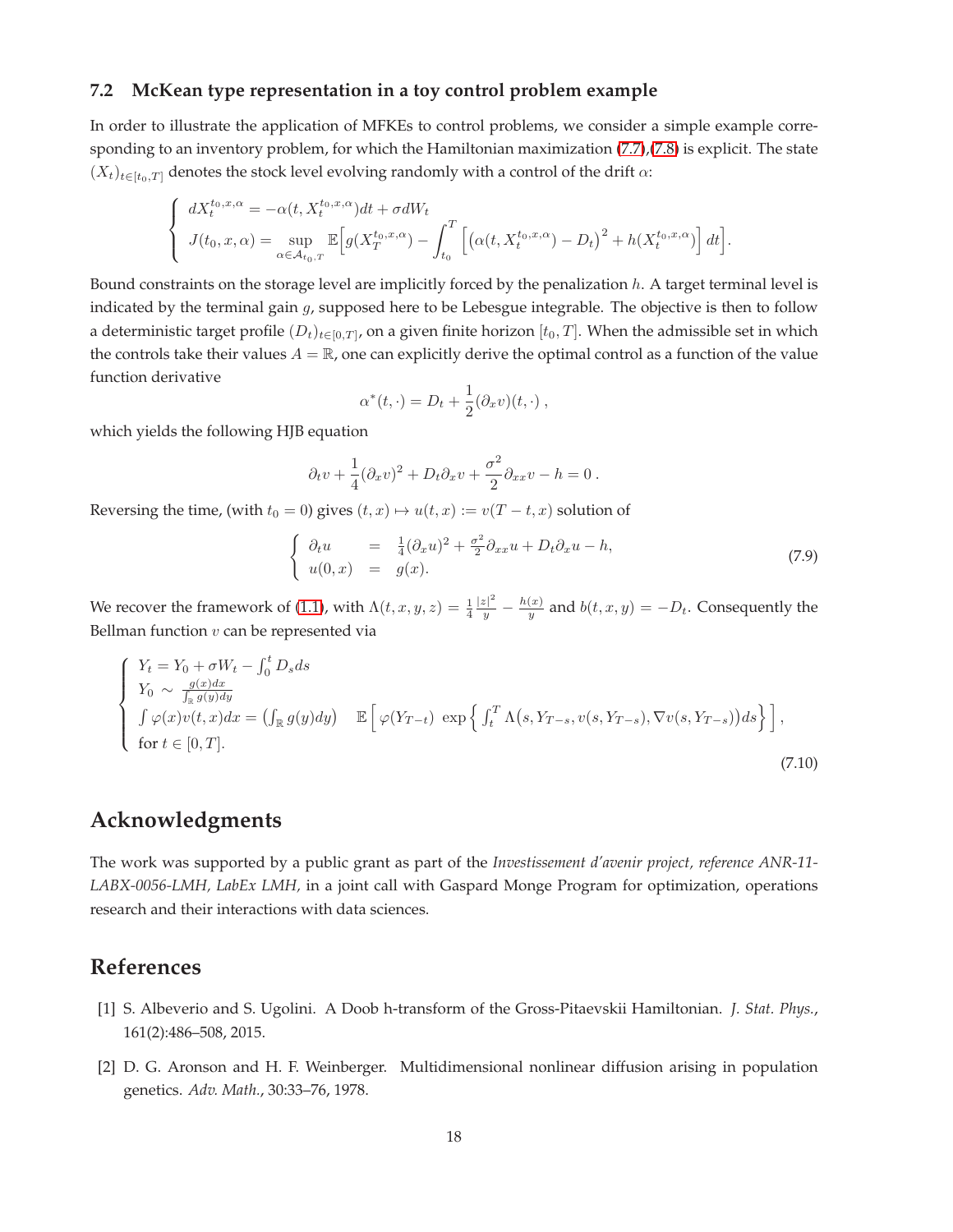- <span id="page-18-2"></span>[3] A. C. Bagtzoglou and J. Atmadja. Marching-jury backward beam equation and quasi-reversibility methods for hydrologic inversion: Application to contaminant plume spatial distribution recovery. *Water Resources Research*, 39(2), 2003.
- <span id="page-18-4"></span><span id="page-18-3"></span>[4] P. Bak. *How nature works*. Copernicus, New York, 1996. The science of self-organized criticality.
- <span id="page-18-14"></span>[5] P. Bak, C. Tang, and K. Wiesenfeld. Self-organized criticality. *Phys. Rev. A (3)*, 38(1):364–374, 1988.
- <span id="page-18-10"></span>[6] V. Bally, G. Pagès, and J. Printems. A quantization tree method for pricing and hedging multidimensional American options. *Math. Finance*, 15(1):119–168, 2005.
- <span id="page-18-7"></span>[7] V. Barbu and M. Röckner. Probabilistic representation for solutions to nonlinear Fokker-Planck equations. *SIAM J. Math. Anal.*, 50(4):4246–4260, 2018.
- <span id="page-18-12"></span>[8] V. Barbu, M. Röckner, and F. Russo. Probabilistic representation for solutions of an irregular porous media type equation: the irregular degenerate case. *Probab. Theory Related Fields*, 151(1-2):1–43, 2011.
- <span id="page-18-11"></span>[9] V. Barbu, M. Röckner, and F. Russo. Stochastic porous media equations in  $\mathbb{R}^d$ . J. Math. Pures Appl. (9), 103(4):1024–1052, 2015.
- <span id="page-18-15"></span>[10] V. Barbu, M. Röckner, and F. Russo. Doubly probabilistic representation for the stochastic porous media type equation. *Ann. Inst. Henri Poincaré Probab. Stat.*, 53(4):2043–2073, 2017.
- <span id="page-18-1"></span>[11] G. Barles and P. E. Souganidis. Convergence of approximation schemes for fully nonlinear second order equations. *Asymptotic Anal.*, 4(3):271–283, 1991.
- <span id="page-18-9"></span>[12] J. V. Beck, B. Blackwell, and Ch. R. St. Clair Jr. *Inverse heat conduction: Ill-posed problems*. James Beck, 1985.
- <span id="page-18-8"></span>[13] N. Belaribi, F. Cuvelier, and F. Russo. Probabilistic and deterministic algorithms for space multidimensional irregular porous media equation. *SPDEs: Analysis and Computations*, 1(1):3–62, 2013.
- <span id="page-18-5"></span>[14] N. Belaribi and F. Russo. Uniqueness for Fokker-Planck equations with measurable coefficients and applications to the fast diffusion equation. *Electron. J. Probab.*, 17:no. 84, 28, 2012.
- <span id="page-18-13"></span>[15] S. Benachour, P. Chassaing, B. Roynette, and P. Vallois. Processus associés à l'équation des milieux poreux. *Ann. Scuola Norm. Sup. Pisa Cl. Sci. (4)*, 23(4):793–832, 1996.
- [16] D. P. Bertsekas and S. E. Shreve. *Stochastic optimal control*, volume 139 of *Mathematics in Science and Engineering*. Academic Press, Inc. [Harcourt Brace Jovanovich, Publishers], New York-London, 1978. The discrete time case.
- <span id="page-18-16"></span><span id="page-18-6"></span>[17] P. Blanchard, M. Röckner, and F. Russo. Probabilistic representation for solutions of an irregular porous media type equation. *Ann. Probab.*, 38(5):1870–1900, 2010.
- <span id="page-18-0"></span>[18] J.F. Bonnans and H. Zidani. Consistency of generalized finite difference schemes for the stochastic HJB equation. *SIAM J. Numer. Anal.*, 41(3):1008–1021, 2003.
- [19] M. Bossy and D. Talay. Convergence rate for the approximation of the limit law of weakly interacting particles: application to the Burgers equation. *Ann. Appl. Probab.*, 6(3):818–861, 1996.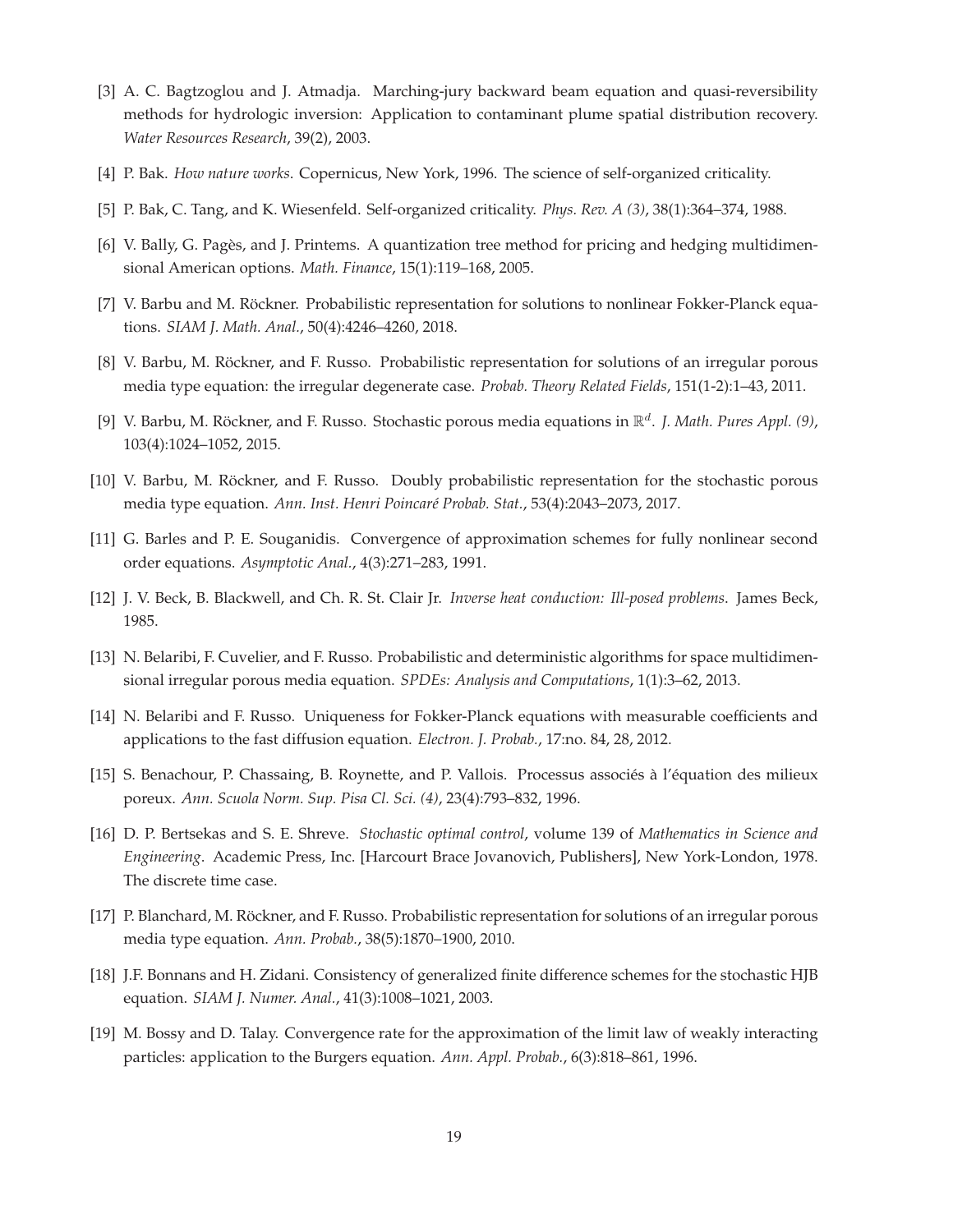- <span id="page-19-10"></span><span id="page-19-8"></span>[20] B. Bouchard and N. Touzi. Discrete-time approximation and Monte Carlo simulation of backward stochastic differential equations. *Stochastic Process. Appl.*, 111:175–206, 2004.
- <span id="page-19-6"></span>[21] B. Bouchard and X. Warin. Monte-Carlo valorisation of American options: facts and new algorithms to improve existing methods. In *Numerical Methods in finance*. Springer, 2012.
- <span id="page-19-0"></span>[22] M. Broadie, P. Glasserman, et al. A stochastic mesh method for pricing high-dimensional American options. *Journal of Computational Finance*, 7:35–72, 2004.
- <span id="page-19-3"></span>[23] R. Cafiero, V. Loreto, L. Pietronero, A. Vespignani, and S. Zapperi. Local rigidity and self-organized criticality for avalanches. *Europhysics Letters*, 29:111–116, 1995.
- <span id="page-19-7"></span>[24] P. Del Moral. *Feynman-Kac formulae*. Probability and its Applications (New York). Springer-Verlag, New York, 2004. Genealogical and interacting particle systems with applications.
- <span id="page-19-4"></span>[25] P. Del Moral, P. Hu, N. Oudjane, and B. Rémillard. On the robustness of the Snell envelope. *SIAM J. Financial Math.*, 2(1):587–626, 2011.
- <span id="page-19-2"></span>[26] P. Del Moral, P. E. Jacob, A. Lee, L. Murray, and G. W. Peters. Feynman-Kac particle integration with geometric interacting jumps. *Stoch. Anal. Appl.*, 31(5):830–871, 2013.
- [27] P. Del Moral and L. Miclo. Branching and interacting particle systems approximations of Feynman-Kac formulae with applications to non-linear filtering. In *Séminaire de Probabilités, XXXIV*, volume 1729 of *Lecture Notes in Math.*, pages 1–145. Springer, Berlin, 2000.
- <span id="page-19-13"></span><span id="page-19-12"></span>[28] F. Delarue and S. Menozzi. An interpolated stochastic algorithm for quasi-linear PDEs. *Math. Comp.*, 77(261):125–158 (electronic), 2008.
- [29] W. E, M. Hutzenthaler, A. Jentzen, and Th. Kruse. On multilevel Picard numerical approximations for high-dimensional nonlinear parabolic partial differential equations and high-dimensional nonlinear backward stochastic differential equations. *J. Sci. Comput.*, 79(3):1534–1571, 2019.
- <span id="page-19-5"></span>[30] G. Fabbri, F. Gozzi, and A. Świech. *Stochastic optimal control in infinite dimension*, volume 82 of *Probability Theory and Stochastic Modelling*. Springer, Cham, 2017. Dynamic programming and HJB equations, With a contribution by Marco Fuhrman and Gianmario Tessitore.
- <span id="page-19-15"></span><span id="page-19-9"></span>[31] A. Fahim, N. Touzi, and X. Warin. A probabilistic numerical method for fully nonlinear parabolic PDEs. *Ann. Appl. Probab.*, 21(4):1322–1364, 2011.
- <span id="page-19-11"></span>[32] P.A. Forsyth and K. R. Vetzal. Numerical methods for nonlinear pdes in finance. In *Handbook of Computational Finance*, pages 503–528. Springer, 2012.
- <span id="page-19-1"></span>[33] E. Gobet, J-P. Lemor, and X. Warin. A regression-based Monte Carlo method to solve backward stochastic differential equations. *Ann. Appl. Probab.*, 15(3):2172–2202, 2005.
- <span id="page-19-14"></span>[34] U. G. Haussmann and É. Pardoux. Time reversal of diffusions. *Ann. Probab.*, 14(4):1188–1205, 1986.
- [35] P. Henry-Labordère, N. Oudjane, X. Tan, N. Touzi, and X. Warin. Branching diffusion representation of semilinear pdes and Monte Carlo approximations. *Available at http://arxiv.org/pdf/1603.01727v1.pdf*, 2016.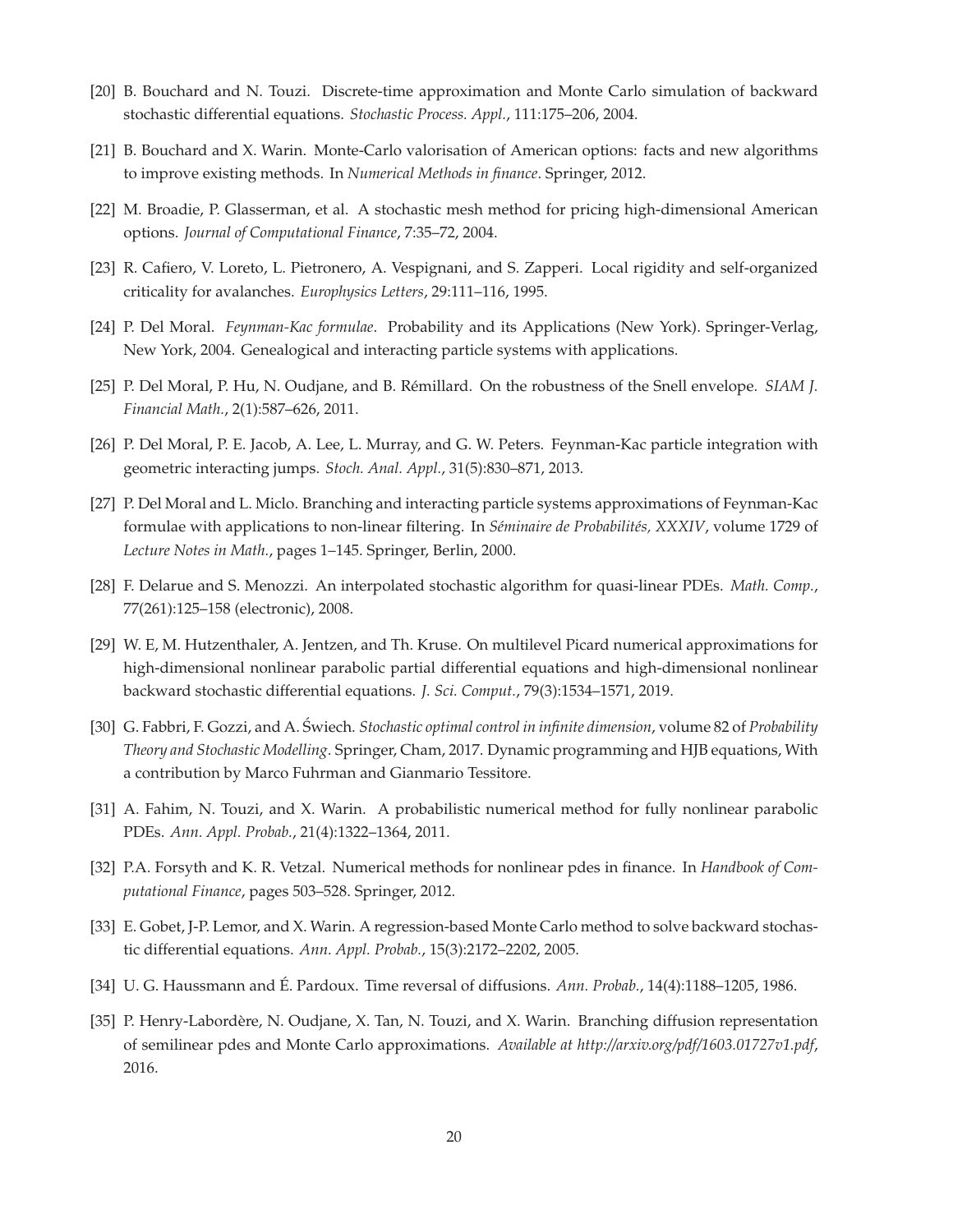- <span id="page-20-15"></span><span id="page-20-11"></span>[36] C. Huret, H. Pham, and X. Warin. Some machine learning schemes for high-dimensional nonlinear pdes, 2019.
- <span id="page-20-8"></span>[37] L. Izydorczyk, N. Oudjane, F. Russo, and M. Tessitore. Probabilistic representations of PDEs with terminal condition and applications to time reversal of diffusions. *In preparation*, 2020.
- [38] J-F Jabir, D. Talay, and M. Tomašević. Mean-field limit of a particle approximation of the onedimensional parabolic-parabolic Keller-Segel model without smoothing. *Electron. Commun. Probab.*, 23:Paper No. 84, 14, 2018.
- <span id="page-20-12"></span><span id="page-20-4"></span>[39] B. Jourdain and S. Méléard. Propagation of chaos and fluctuations for a moderate model with smooth initial data. *Ann. Inst. H. Poincaré Probab. Statist.*, 34(6):727–766, 1998.
- <span id="page-20-0"></span>[40] B. Jourdain, S. Méléard, and W. A. Woyczynski. Nonlinear SDEs driven by Lévy processes and related PDEs. *ALEA Lat. Am. J. Probab. Math. Stat.*, 4:1–29, 2008.
- [41] M. Kac. *Probability and related topics in physical sciences*, volume 1957 of *With special lectures by G. E. Uhlenbeck, A. R. Hibbs, and B. van der Pol. Lectures in Applied Mathematics. Proceedings of the Summer Seminar, Boulder, Colo.* Interscience Publishers, London-New York, 1959.
- <span id="page-20-14"></span><span id="page-20-2"></span>[42] J. P. Keener and J. Sneyd. *Mathematical Physiology II: Systems Physiology*. Springer, New York, 2008.
- <span id="page-20-3"></span>[43] H. J. Kushner and P. G. Dupuis. *Numerical methods for stochastic control problems in continuous time*, volume 24 of *Applications of Mathematics (New York)*. Springer-Verlag, New York, 1992.
- <span id="page-20-6"></span>[44] R. Lattès and J.-L. Lions. The method of quasi-reversibility: applications to partial differential equations. Technical report, 1969.
- [45] A. Le Cavil, N. Oudjane, and F. Russo. Particle system algorithm and chaos propagation related to a non-conservative McKean type stochastic differential equations. *Stochastics and Partial Differential Equations: Analysis and Computation.*, pages 1–37, 2016.
- <span id="page-20-7"></span><span id="page-20-5"></span>[46] A. Le Cavil, N. Oudjane, and F. Russo. Probabilistic representation of a class of non-conservative nonlinear partial differential equations. *ALEA Lat. Am. J. Probab. Math. Stat*, 13(2):1189–1233, 2016.
- [47] A. Le Cavil, N. Oudjane, and F. Russo. Monte-Carlo algorithms for a forward Feynman–Kac-type representation for semilinear nonconservative partial differential equations. *Monte Carlo Methods Appl.*, 24(1):55–70, 2018.
- <span id="page-20-9"></span>[48] A. Le Cavil, N. Oudjane, and F. Russo. Forward Feynman-Kac type representation for semilinear nonconservative partial differential equations. *Stochastics: an International Journal of Probability and Stochastic Processes*, to appear. First version 2016, Preprint hal-01353757.
- <span id="page-20-13"></span><span id="page-20-10"></span>[49] J. Lieber, N. Oudjane, and F. Russo. On the well-posedness of a class of McKean Feynman-Kac equations. *Markov Processes and Related Fields. Arxiv 1810.10205*, to appear.
- <span id="page-20-1"></span>[50] F. A. Longstaff and E. S. Schwartz. Valuing American options by simulation: a simple least-squares approach. *Review of Fin. Stud.*, 14:113–147, 2001.
- [51] H. P. Jr. McKean. A class of Markov processes associated with nonlinear parabolic equations. In *Proc. Nat. Acad. Sci. U.S.A., 1966)*, pages 1907–1911. 1966.